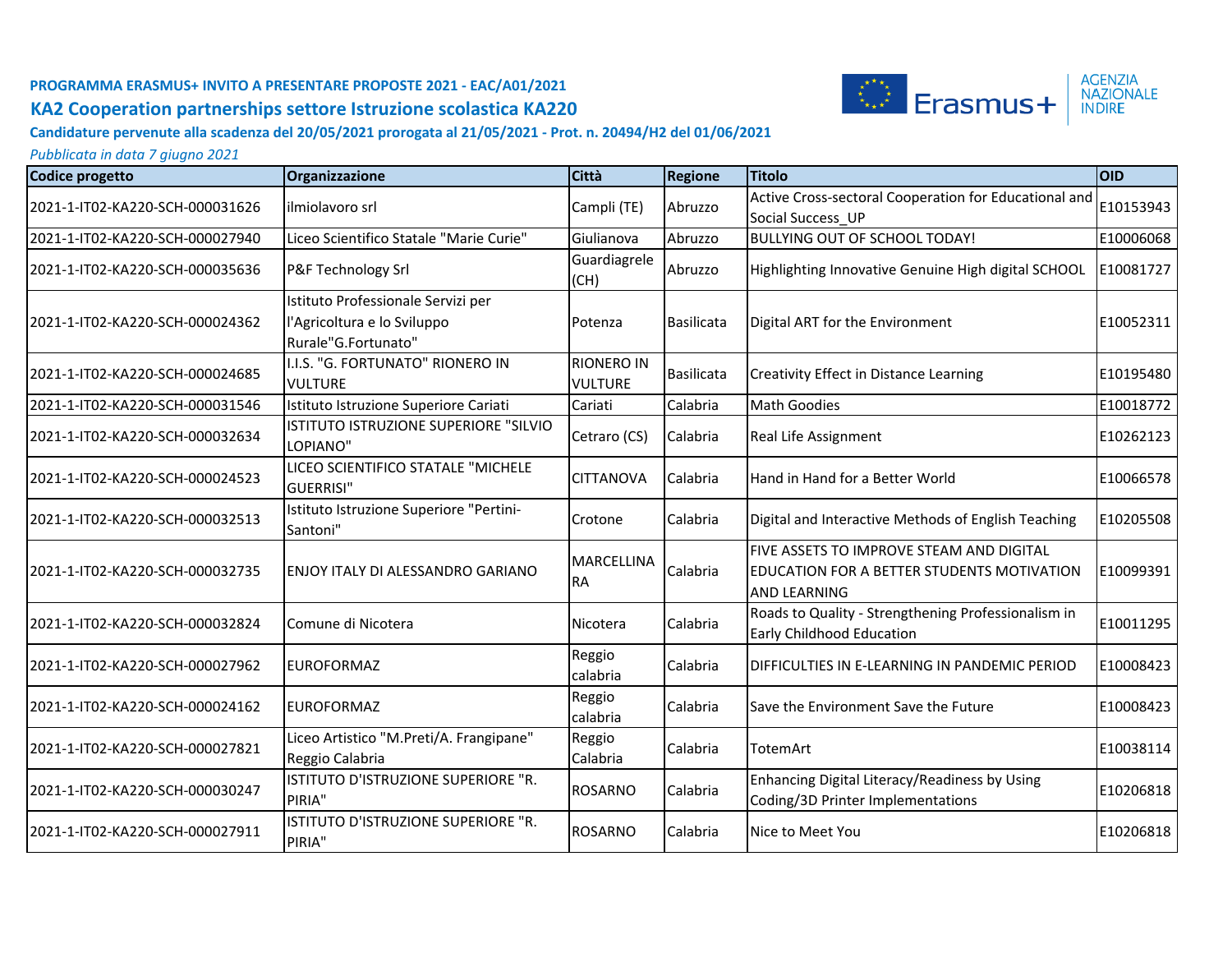

#### **Candidature pervenute alla scadenza del 20/05/2021 prorogata al 21/05/2021 - Prot. n. 20494/H2 del 01/06/2021**

| Codice progetto                 | Organizzazione                                                            | <b>Città</b>                        | <b>Regione</b> | <b>Titolo</b>                                                                    | <b>OID</b> |
|---------------------------------|---------------------------------------------------------------------------|-------------------------------------|----------------|----------------------------------------------------------------------------------|------------|
| 2021-1-IT02-KA220-SCH-000024690 | IC Amerigo Vespucci                                                       | Vibo Valentia                       | Calabria       | <b>IDEA CINEMA LAB</b>                                                           | E10120411  |
| 2021-1-IT02-KA220-SCH-000034456 | Itaka training                                                            | Vibo Valentia                       | Calabria       | Be Cyber Smart                                                                   | E10092964  |
| 2021-1-IT02-KA220-SCH-000024563 | ISTITUTO PROFESSIONALE ALBERGHIERO<br>TURISTICO - VILLA SAN GIOVANNI (RC) | <b>VILLA SAN</b><br><b>GIOVANNI</b> | Calabria       | Ready Schools to Digitalisation                                                  | E10011808  |
| 2021-1-IT02-KA220-SCH-000023618 | Istituto comprensivo Statale "Don Milani-<br>Capasso"                     | Acerra                              | Campania       | Digital Art Reading Trailer                                                      | E10239929  |
| 2021-1-IT02-KA220-SCH-000024262 | Istituto di istruzione superiore Enrico<br>Mattei                         | Aversa                              | Campania       | Green Youth in Action                                                            | E10029870  |
| 2021-1-IT02-KA220-SCH-000032436 | I.I.S.S. Giancarlo Siani                                                  | CASALNUOV<br>O DI NAPOLI            | Campania       | A Green Future in the Digital World                                              | E10009131  |
| 2021-1-IT02-KA220-SCH-000027937 | I.P.S.E.O.A. RUSSO                                                        | Cicciano                            | Campania       | Think Twice Act Once                                                             | E10182240  |
| 2021-1-IT02-KA220-SCH-000030338 | UNIVERSITA DEGLI STUDI DI SALERNO                                         | <b>FISCIANO SA</b>                  | Campania       | Supporting Creativity In Schools through StORytelling                            | E10209127  |
| 2021-1-IT02-KA220-SCH-000034378 | UNIVERSITA DEGLI STUDI DI SALERNO                                         | <b>FISCIANO SA</b>                  | Campania       | To Increase Teachers' STEM Education Skills in E-<br>learning                    | E10209127  |
| 2021-1-IT02-KA220-SCH-000030483 | <b>ISIS DE NICOLA</b>                                                     | <b>Naples</b>                       | Campania       | Radio and podcasts: a new opportunity for teachers                               | E10200561  |
| 2021-1-IT02-KA220-SCH-000032480 | Istituto Superiore Caselli - De Sanctis                                   | <b>Naples</b>                       | Campania       | E-CR.A.F.T.: Entrepreneurship, Creativity and Arts for<br><b>Future Teaching</b> | E10240159  |
| 2021-1-IT02-KA220-SCH-000032757 | ASSOCIAZIONE NAZIONALE INSEGNANTI DI<br><b>SCIENZE NATURALI</b>           | <b>NAPOLI</b>                       | Campania       | CHALLENGE: eduCational and tecHnologicAl aLLiancEs<br>for Next GenEration        | E10080546  |
| 2021-1-IT02-KA220-SCH-000027136 | CLARA Società Consortile a Responsabilità<br>Limitata                     | Napoli                              | Campania       | Empowering Teachers to Trigger Cybersecurity at<br>School                        | E10261157  |
| 2021-1-IT02-KA220-SCH-000024541 | <b>IAMHERO</b> srl                                                        | Napoli                              | Campania       | Game-based tools for ADHD management in school                                   | E10261859  |
| 2021-1-IT02-KA220-SCH-000032610 | IC9°CuocoSchipa                                                           | Napoli                              | Campania       | LETS SHARE OUR TREASURES!                                                        | E10003249  |
| 2021-1-IT02-KA220-SCH-000032495 | IC9°CuocoSchipa                                                           | Napoli                              | Campania       | <b>NEW ERA EDUCATION OF DIGITAL SKILLS</b>                                       | E10003249  |
| 2021-1-IT02-KA220-SCH-000027930 | ISIS "A.CASANOVA"                                                         | napoli                              | Campania       | Let's Keep Up with Digital World                                                 | E10145597  |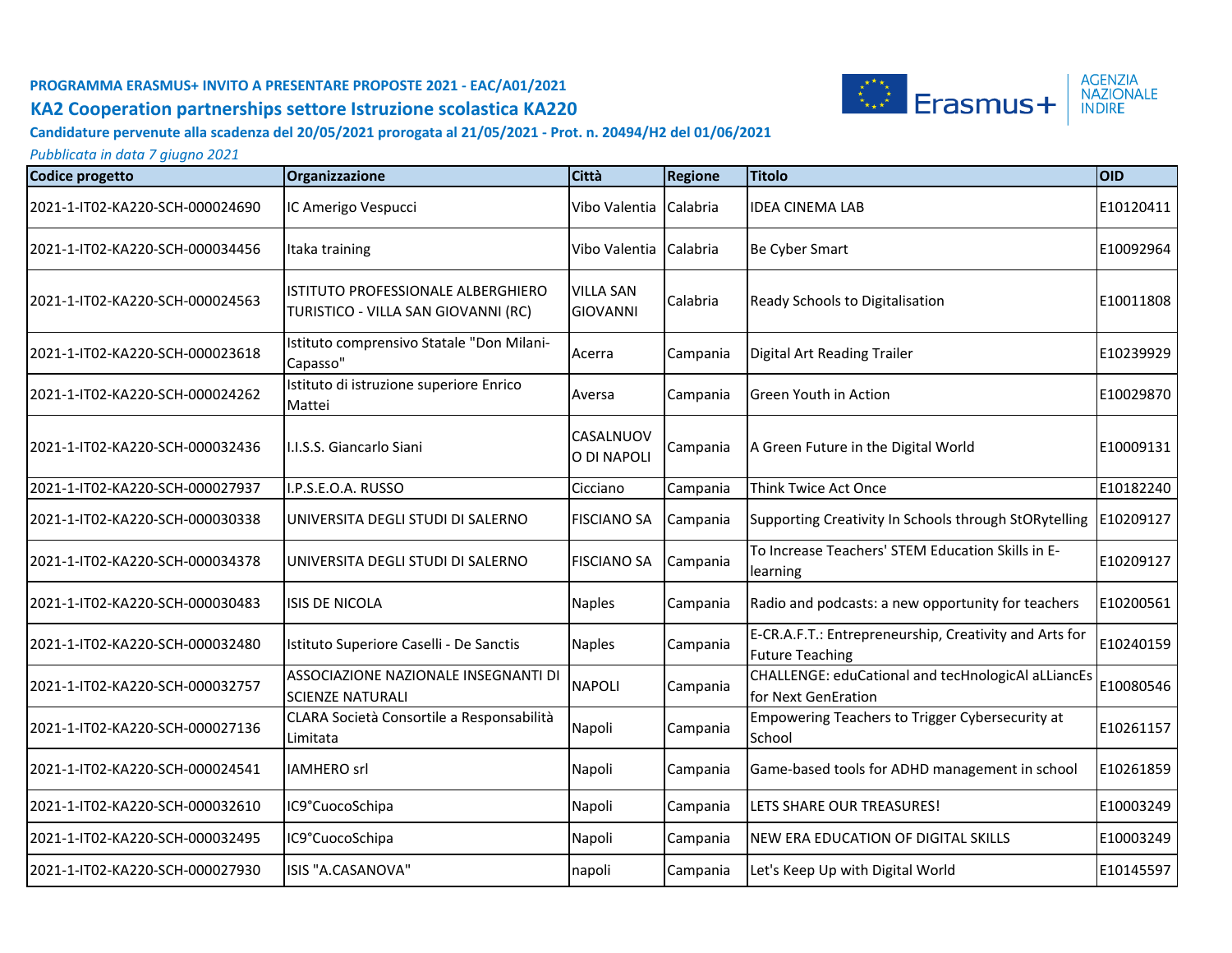

#### **Candidature pervenute alla scadenza del 20/05/2021 prorogata al 21/05/2021 - Prot. n. 20494/H2 del 01/06/2021**

| Codice progetto                 | Organizzazione                                                                                | Città                    | <b>Regione</b>     | <b>Titolo</b>                                                                                                                                                    | <b>OID</b> |
|---------------------------------|-----------------------------------------------------------------------------------------------|--------------------------|--------------------|------------------------------------------------------------------------------------------------------------------------------------------------------------------|------------|
| 2021-1-IT02-KA220-SCH-000024084 | Istituto di Istruzione Superiore Statale<br>Leonardo da Vinci                                 | Napoli                   | Campania           | TEAMS: Technological innovation, Ecosostenibility<br>and Marketing Strategies                                                                                    | E10109366  |
| 2021-1-IT02-KA220-SCH-000027750 | <b>ISMARTED SRL</b>                                                                           | <b>NAPOLI</b>            | Campania           | Career paths framework for High schools Aimed at<br>Modelling innovative approaches using E-Learning in<br>Early Orientation for Neet and young people           | E10065276  |
| 2021-1-IT02-KA220-SCH-000032536 | UNIVERSITA TELEMATICA PEGASO                                                                  | <b>NAPOLI</b>            | Campania           | A BRIDGE OF BOOKS IN THE MEDITERRANEAN                                                                                                                           | E10118256  |
| 2021-1-IT02-KA220-SCH-000032709 | BIENNALE DELLE ARTI E DELLE SCIENZE DEL<br>MEDITERRANEO                                       | Pellezzano               | Campania           | Play, Enjoy And Create for Europe                                                                                                                                | E10126754  |
| 2021-1-IT02-KA220-SCH-000032518 | Liceo Statale Alfano I                                                                        | Salerno                  | Campania           | QUID: Quality, Inclusion & Digitalisation                                                                                                                        | E10076673  |
| 2021-1-IT02-KA220-SCH-000031610 | Fondazione Famiglia Sarzi                                                                     | Bagnolo in<br>Piano (RE) | Emilia-<br>Romagna | Carovane di pace                                                                                                                                                 | E10251178  |
| 2021-1-IT02-KA220-SCH-000034417 | ALMA MATER STUDIORUM - UNIVERSITA DI<br><b>BOLOGNA</b>                                        | <b>BOLOGNA</b>           | Emilia-<br>Romagna | <b>GRow Activation of Community Education</b>                                                                                                                    | E10209504  |
| 2021-1-IT02-KA220-SCH-000032570 | ALMA MATER STUDIORUM - UNIVERSITA DI<br><b>BOLOGNA</b>                                        | <b>BOLOGNA</b>           | Emilia-<br>Romagna | INES - Innovative teaching and learning paths for the<br>prevention of new drugs abuse                                                                           | E10209504  |
| 2021-1-IT02-KA220-SCH-000034505 | ALMA MATER STUDIORUM - UNIVERSITA DI<br><b>BOLOGNA</b>                                        | <b>BOLOGNA</b>           | Emilia-<br>Romagna | steaM educAtion foR sustAinaBle home fOod<br>prodUction                                                                                                          | E10209504  |
| 2021-1-IT02-KA220-SCH-000032475 | IALMA MATER STUDIORUM - UNIVERSITA DI<br><b>BOLOGNA</b>                                       | <b>BOLOGNA</b>           | Emilia-<br>Romagna | SupporTing Educational Personal and Social<br>development of young carers through school-based<br>counselling and mentoring                                      | E10209504  |
| 2021-1-IT02-KA220-SCH-000029596 | Archilabò Società Cooperativa Sociale                                                         | Bologna                  | Emilia-<br>Romagna | <b>Brand New Inclusion</b>                                                                                                                                       | E10074774  |
| 2021-1-IT02-KA220-SCH-000031613 | Area Europa scrl                                                                              | Bologna                  | Emilia-<br>Romagna | INNOVATIVE METHODOLOGIES FOR LOCALIZING<br><b>FLOOD MANAGEMENT STRATEGIES FOR CLIMATE</b><br>CHANGE ADAPTATION THROUGH STORYTELLING,<br>MAPPING AND GAMING TOOLS | E10189042  |
| 2021-1-IT02-KA220-SCH-000024079 | Cooperativa Assistenza Disabili infermi<br>Anziani Infanzia                                   | Bologna                  | Emilia-<br>Romagna | Early Childhood and Sustainable Citizenship Routes in<br>the Digital Era                                                                                         | E10137170  |
| 2021-1-IT02-KA220-SCH-000032823 | GLIC Gruppo di Lavoro interregionale Centri<br>ausili informatici ed elettronici per disabili | Bologna                  | Emilia-<br>Romagna | Inclusive Methodology for Technology Aimed at<br>Learning and Enhancement of Storytelling                                                                        | E10253888  |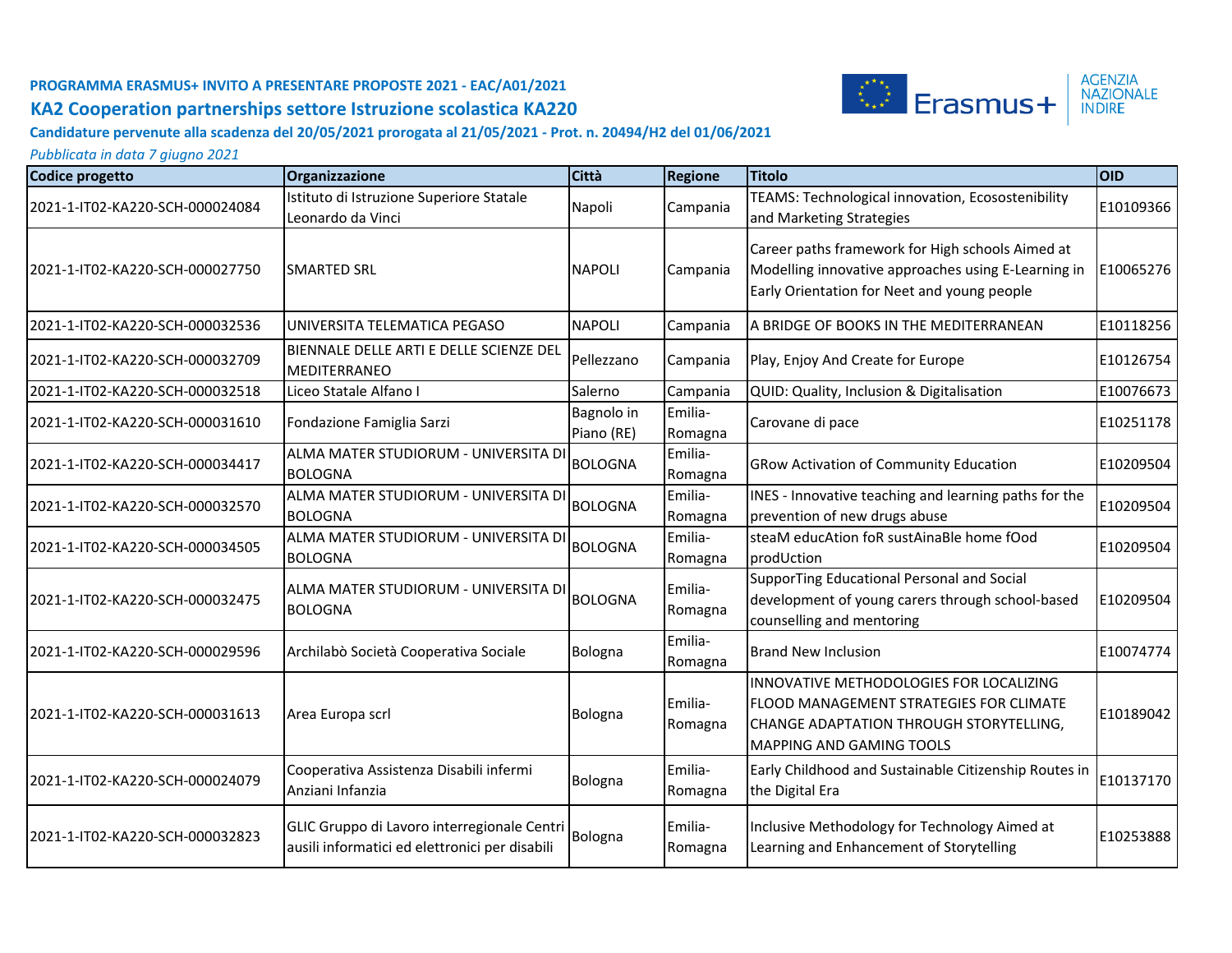

**Candidature pervenute alla scadenza del 20/05/2021 prorogata al 21/05/2021 - Prot. n. 20494/H2 del 01/06/2021**

| Codice progetto                  | Organizzazione                                                    | <b>Città</b>                    | <b>Regione</b>     | <b>Titolo</b>                                                                                                             | <b>OID</b> |
|----------------------------------|-------------------------------------------------------------------|---------------------------------|--------------------|---------------------------------------------------------------------------------------------------------------------------|------------|
| 2021-1-IT02-KA220-SCH-000027697  | II.I.S. Aldini Valeriani                                          | <b>BOLOGNA</b>                  | Emilia-<br>Romagna | iSPACE: improving Students Performances by<br>Analysing innovative learning Contexts and spaces in<br>secondary Education | E10048559  |
| l2021-1-IT02-KA220-SCH-000023672 | <b>IIS BELLUZZI - FIORAVANTI</b>                                  | <b>BOLOGNA</b>                  | Emilia-<br>Romagna | Green Skills for a Green School                                                                                           | E10013374  |
| 2021-1-IT02-KA220-SCH-000024183  | LA BARACCA SOCIETA COOPERATIVA<br><b>SOCIALE ONLUS</b>            | <b>BOLOGNA</b>                  | Emilia-<br>Romagna | TREND - Tools to Reach Education and Narration in<br>the Digital era                                                      | E10104901  |
| 2021-1-IT02-KA220-SCH-000032579  | NAZARENO SOCIETA' COOPERATIVA<br><b>SOCIALE</b>                   | <b>CARPI MO</b>                 | Emilia-<br>Romagna | SUNRAISE - Stem UNlimited Raise thanks to Arts at<br>School in Europe                                                     | E10014279  |
| 2021-1-IT02-KA220-SCH-000032572  | Italy for EU, Lifelong Learning & Mobility                        | Casalecchio di Emilia-<br>Reno  | Romagna            | DIS-way: new e-learning tools for fighting<br>disinformation                                                              | E10001292  |
| 2021-1-IT02-KA220-SCH-000031602  | <b>ASSOCIAZIONE LUMEN APS</b>                                     | CASTELNUOV Emilia-<br>O RANGONE | Romagna            | <b>STEM Starter Pack</b>                                                                                                  | E10016501  |
| 2021-1-IT02-KA220-SCH-000029856  | Liceo scientifico A. Righi Cesena                                 | Cesena                          | Emilia-<br>Romagna | Mob@ct - Mobility in action                                                                                               | E10060675  |
| 2021-1-IT02-KA220-SCH-000032619  | FONDAZIONE SAN GIUSEPPE CFP C.E.S.T.A.                            | Copparo                         | Emilia-<br>Romagna | EARS - Educational Agreement as a Response to<br>School-dropout                                                           | E10114561  |
| l2021-1-IT02-KA220-SCH-000023960 | <b>OPENTEA SRL</b>                                                | Fidenza                         | Emilia-<br>Romagna | YOU4BLUE - Young generations for sustainable blue<br>growth                                                               | E10169117  |
| 2021-1-IT02-KA220-SCH-000024667  | I.I.S. A. Ferrari                                                 | Maranello                       | Emilia-<br>Romagna | Raising Awareness and Capacity Building for a Safe<br>and Responsible Use of the Internet and Social Media                | E10188602  |
| 2021-1-IT02-KA220-SCH-000032667  | <b>ARETES SOCIETA COOPERATIVA</b>                                 | <b>MODENA</b>                   | Emilia-<br>Romagna | SMART EDUCATION - A new approach and innovative<br>tools for teachers to teach learning with smartphones                  | E10131927  |
| 2021-1-IT02-KA220-SCH-000029900  | UNIVERSITA DEGLI STUDI DI MODENA E<br><b>REGGIO EMILIA</b>        | <b>MODENA</b>                   | Emilia-<br>Romagna | Enabling eXtremely Creative, Inclusive, Inspiring<br><b>Teachers for Europe</b>                                           | E10208626  |
| 2021-1-IT02-KA220-SCH-000029847  | Centro Psicopedagogico per la pace e la<br>gestione dei conflitti | Piacenza                        | Emilia-<br>Romagna | Litigare a scuola. Metodi ed esperienze per imparare<br>dai litigi tra pari (da 2 a 18<br>anni)                           | E10045030  |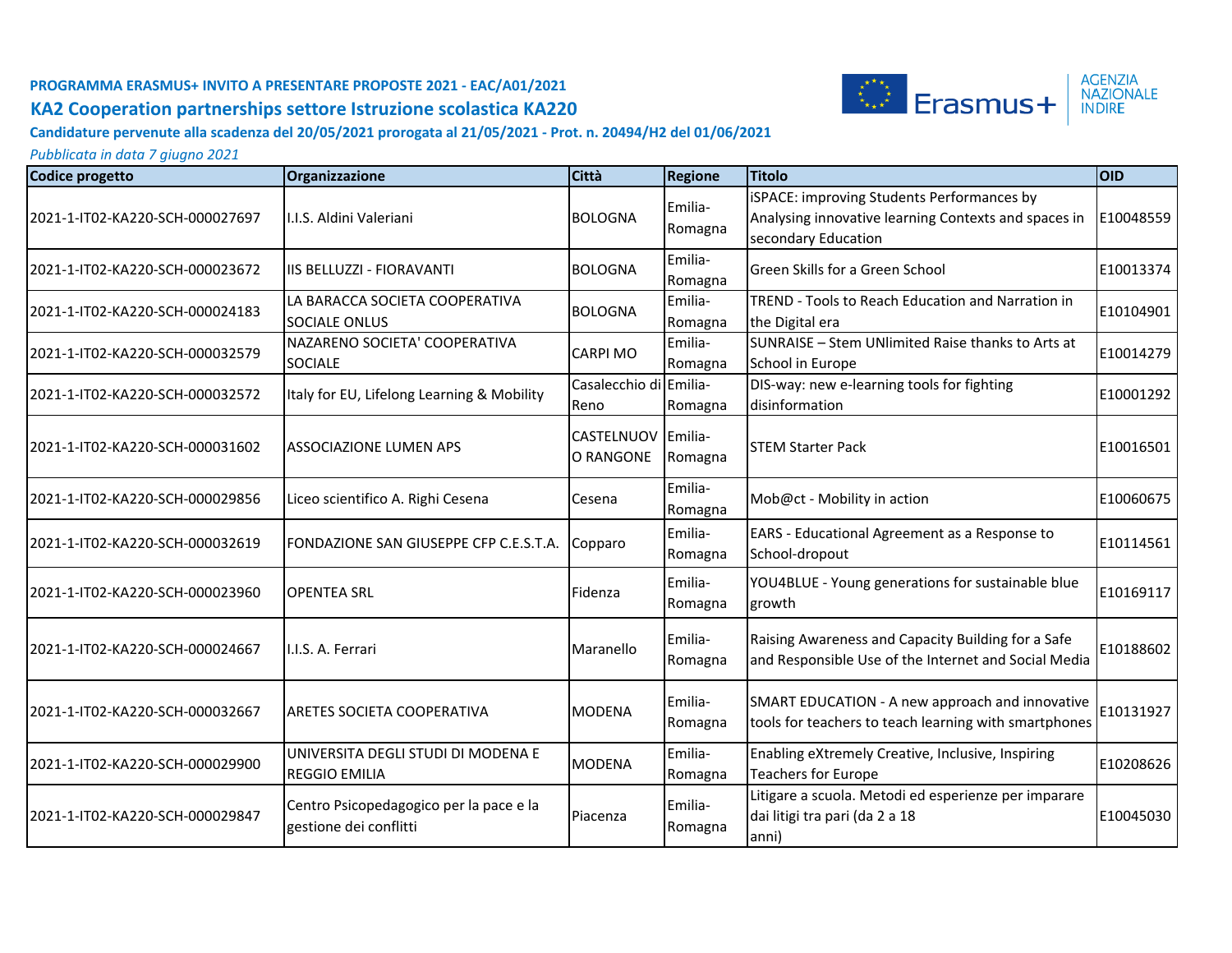

#### **Candidature pervenute alla scadenza del 20/05/2021 prorogata al 21/05/2021 - Prot. n. 20494/H2 del 01/06/2021**

| <b>Codice progetto</b>          | Organizzazione                                                    | Città                          | <b>Regione</b>               | <b>Titolo</b>                                                                                                                                      | <b>OID</b> |
|---------------------------------|-------------------------------------------------------------------|--------------------------------|------------------------------|----------------------------------------------------------------------------------------------------------------------------------------------------|------------|
| 2021-1-IT02-KA220-SCH-000024595 | Liceo Statale Gioia                                               | Piacenza                       | Emilia-<br>Romagna           | <b>Education Technology Catalogue</b>                                                                                                              | E10175700  |
| 2021-1-IT02-KA220-SCH-000034388 | Coopselios sc                                                     | Reggio Emilia                  | Emilia-<br>Romagna           | fostering cHildren in early Years' comPetences in<br>science, technology, engineering and Mathematics,<br>linked to Art, creativity and innovation | E10157893  |
| 2021-1-IT02-KA220-SCH-000024181 | Fondazione Reggio Children - Centro Loris<br>Malaguzzi            | Reggio Emilia                  | Emilia-<br>Romagna           | Creative interactions with digital and STE(A)M in<br>primary and secondary school                                                                  | E10111681  |
| 2021-1-IT02-KA220-SCH-000024160 | Istituto Europeo Studi Superiori S.c.s.                           | Reggio Emilia                  | Emilia-<br>Romagna           | <b>Environmental Education Programme</b>                                                                                                           | E10057244  |
| 2021-1-IT02-KA220-SCH-000034362 | ISTITUTO FORMAZIONE OPERATORI<br><b>AZIENDALI</b>                 | <b>REGGIO</b><br><b>EMILIA</b> | Emilia-<br>Romagna           | <b>STEM for future</b>                                                                                                                             | E10201343  |
| 2021-1-IT02-KA220-SCH-000032666 | Sinergie Società Consortile a Responsabilità REGGIO<br>Limitata   | <b>EMILIA</b>                  | Emilia-<br>Romagna           | CREAtive writing labs to foster STEAM learning                                                                                                     | E10131990  |
| 2021-1-IT02-KA220-SCH-000032746 | UNIVERSITA DEGLI STUDI DI UDINE                                   | <b>UDINE</b>                   | Friuli-<br>Venezia<br>Giulia | Entrepreneurial E-learning Experience for Training<br>secondary school's students                                                                  | E10209128  |
| 2021-1-IT02-KA220-SCH-000032741 | <b>II.T.E VITTORIO VENETO SALVEMINI</b>                           | LATINA                         | Lazio                        | Circular economy between sustainability and<br>creativity                                                                                          | E10158095  |
| 2021-1-IT02-KA220-SCH-000030526 | AMIStaDeS - Fai Amicizia con il Sapere                            | Roma                           | Lazio                        | Crossroads                                                                                                                                         | E10058136  |
| 2021-1-IT02-KA220-SCH-000032805 | ASSOCIAZIONE CITTADINANZATTIVA<br><b>ONLUS</b>                    | <b>ROMA</b>                    | Lazio                        | Boosting health Literacy for School Students                                                                                                       | E10181976  |
| 2021-1-IT02-KA220-SCH-000029558 | CENTRO DI DOCUMENTAZIONE SUI<br>CONFLITTI AMBIENTALI ASSOCIAZIONE | <b>ROMA</b>                    | Lazio                        | Climate Clash - Kids in action                                                                                                                     | E10169835  |
| 2021-1-IT02-KA220-SCH-000027686 | CONSIGLIO ITALIANO DEL MOVIMENTO<br><b>EUROPEO</b>                | <b>ROMA</b>                    | Lazio                        | European Union For Innovative Citizenship - EUforIC                                                                                                | E10151923  |
| 2021-1-IT02-KA220-SCH-000027776 | CONSIGLIO NAZIONALE DELLE RICERCHE                                | <b>ROMA</b>                    | Lazio                        | Digital leArning iN sTeam Education for Sustainability                                                                                             | E10209413  |
| 2021-1-IT02-KA220-SCH-000029717 | CONSIGLIO NAZIONALE DELLE RICERCHE                                | <b>ROMA</b>                    | Lazio                        | E-Learning toolkit for Smart Agriculture in Europe                                                                                                 | E10209413  |
| 2021-1-IT02-KA220-SCH-000034361 | <b>IDEEP BLUE SRL</b>                                             | <b>ROMA</b>                    | Lazio                        | CitizensHip cOmpetences to tackle clImate ChangEs                                                                                                  | E10202196  |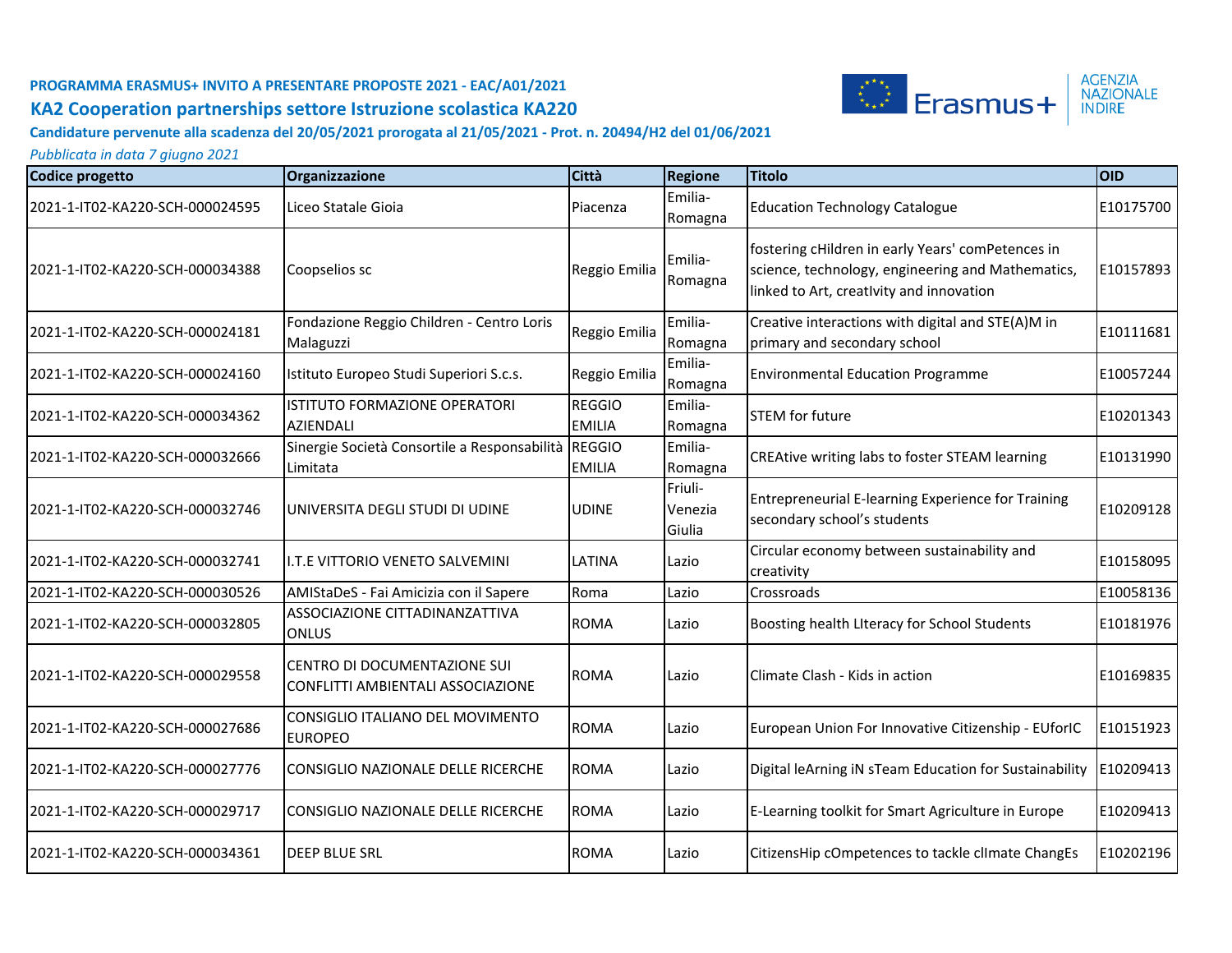

#### **Candidature pervenute alla scadenza del 20/05/2021 prorogata al 21/05/2021 - Prot. n. 20494/H2 del 01/06/2021**

| Codice progetto                  | Organizzazione                                                     | Città          | <b>Regione</b> | <b>Titolo</b>                                                                                                                             | loid      |
|----------------------------------|--------------------------------------------------------------------|----------------|----------------|-------------------------------------------------------------------------------------------------------------------------------------------|-----------|
| 2021-1-IT02-KA220-SCH-000032841  | I.I.S. E. Amaldi di Roma                                           | Roma           | Lazio          | Training #Emotional intelligent and #Acceptant<br>#Mindsets for #Inclusion                                                                | E10122146 |
| 2021-1-IT02-KA220-SCH-000027704  | Idoneus S.r.l.                                                     | Roma           | Lazio          | Better educated TEEN rather then NEET                                                                                                     | E10247045 |
| 2021-1-IT02-KA220-SCH-000030243  | ISTITUTO NAZIONALE DI ASTROFISICA                                  | <b>ROMA</b>    | Lazio          | CLICK! Exploring Light through Computational<br>Tinkering                                                                                 | E10208875 |
| 2021-1-IT02-KA220-SCH-000034506  | PER FORMARE SOCIETA A RESPONSABILITA<br>LIMITATA - IMPRESA SOCIALE | <b>ROMA</b>    | Lazio          | <b>HIATUS</b>                                                                                                                             | E10070616 |
| 2021-1-IT02-KA220-SCH-000029774  | UNIVERSITA DEGLI STUDI ROMA TRE                                    | <b>ROMA</b>    | Lazio          | <b>Digital Literature Educational Competences for</b><br>Teachers: Intercultural iNclusive Good-practices for<br>Second-language learning | E10208847 |
| 2021-1-IT02-KA220-SCH-000023927  | UNIVERSITA DEGLI STUDI ROMA TRE                                    | <b>ROMA</b>    | Lazio          | European Union citizenship at school                                                                                                      | E10208847 |
| l2021-1-IT02-KA220-SCH-000030404 | UNIVERSITA DEGLI STUDI ROMA TRE                                    | <b>ROMA</b>    | Lazio          | Hand in Hand. The right to write for a better life                                                                                        | E10208847 |
| 2021-1-IT02-KA220-SCH-000034402  | UNIVERSITA DEGLI STUDI ROMA TRE                                    | <b>ROMA</b>    | Lazio          | Study Of Religions Towards Intercultural and<br>Citizenship Education                                                                     | E10208847 |
| 2021-1-IT02-KA220-SCH-000027707  | <b>WIDE Srl</b>                                                    | Roma           | Lazio          | Transversal cultural experiential skills                                                                                                  | E10192195 |
| 2021-1-IT02-KA220-SCH-000032800  | ANTARES Società per lo Sviluppo dei<br>Sistemi Organizzativi a rl  | Rome           | Lazio          | PROTECT - PROmoting Transformative and<br>Environmental Competences using Technology                                                      | E10037876 |
| 2021-1-IT02-KA220-SCH-000023921  | Euphoria Net Srl                                                   | Rome           | Lazio          | Empower teachers to become sustainability<br>managers at school                                                                           | E10040142 |
| 2021-1-IT02-KA220-SCH-000031616  | L'Universale 2000 Società Cooperativa<br>Sociale a.r.l.            | Vetralla       | Lazio          | EU values & cultural heritage through mythology and<br>game-based learning                                                                | E10011343 |
| 2021-1-IT02-KA220-SCH-000032813  | UNIVERSITA DEGLI STUDI DELLA TUSCIA                                | <b>VITERBO</b> | Lazio          | SPIRIT - Support of school teachers in the Promotion<br>of fellow students engagement towaRds their<br>disabled classmaTes                | E10209103 |
| 2021-1-IT02-KA220-SCH-000032807  | <b>SCUOLA DI ROBOTICA</b>                                          | <b>GENOVA</b>  | Liguria        | Codex                                                                                                                                     | E10131490 |
| 2021-1-IT02-KA220-SCH-000034407  | UNIVERSITA DEGLI STUDI DI GENOVA                                   | <b>GENOVA</b>  | Liguria        | Promoting Oral Hygiene in Preschool children                                                                                              | E10209389 |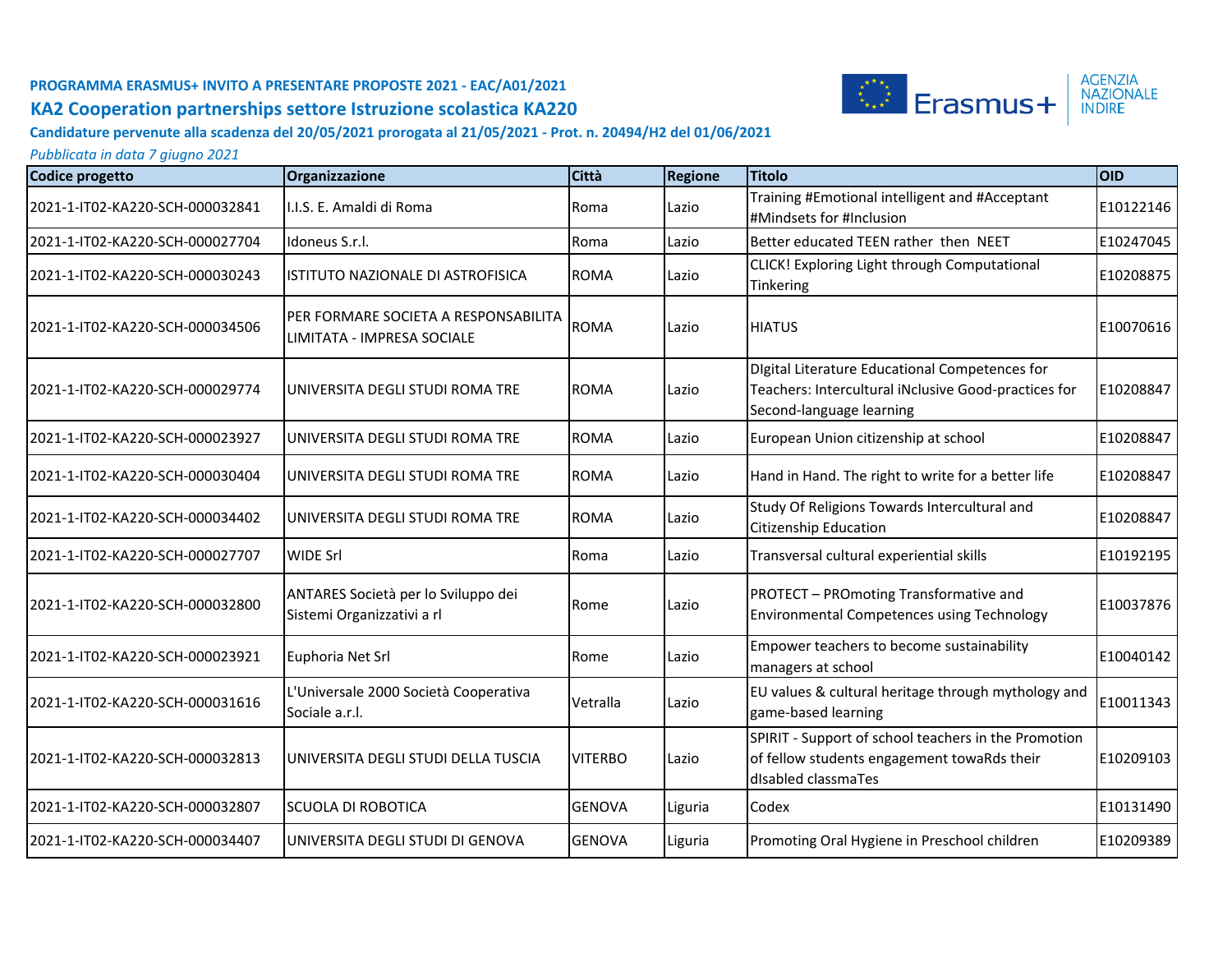

#### **Candidature pervenute alla scadenza del 20/05/2021 prorogata al 21/05/2021 - Prot. n. 20494/H2 del 01/06/2021**

| <b>Codice progetto</b>          | Organizzazione                                                                        | Città                         | <b>Regione</b> | <b>Titolo</b>                                                                                                                  | <b>OID</b> |
|---------------------------------|---------------------------------------------------------------------------------------|-------------------------------|----------------|--------------------------------------------------------------------------------------------------------------------------------|------------|
| 2021-1-IT02-KA220-SCH-000030039 | UNIVERSITA DEGLI STUDI DI GENOVA                                                      | <b>GENOVA</b>                 | Liguria        | ROaD EducatiOn                                                                                                                 | E10209389  |
| 2021-1-IT02-KA220-SCH-000027914 | ISTITUTO COMPRENSIVO STATALE N°1 "don<br>Lorenzo Milani"                              | <b>LA SPEZIA</b>              | Liguria        | Strength of students                                                                                                           | E10140498  |
| 2021-1-IT02-KA220-SCH-000034504 | <b>ICOOPERATIVA IMPRESA SOCIALE RUAH</b>                                              | <b>BERGAMO</b>                | Lombardia      | Dream@School<br>Dreaming a school where everybody feels good!                                                                  | E10100632  |
| 2021-1-IT02-KA220-SCH-000027936 | Edoomark srl Impresa Sociale                                                          | Bergamo                       | Lombardia      | VisuAl Literacy Upskilling pathways in Education                                                                               | E10261145  |
| 2021-1-IT02-KA220-SCH-000030431 | CENTRO STUDI AURORA DI GRAZIELLA<br><b>MORICO</b>                                     | capriate san<br>gervasio (BG) | Lombardia      | Learn to Think: A harmonic development of a<br>adolescent                                                                      | E10250274  |
| 2021-1-IT02-KA220-SCH-000023654 | . ORMA SOCIETA SPORTIVA<br><b>DILETTANTISTICA A RESPONSABILITA</b><br><b>LIMITATA</b> | Milan                         | Lombardia      | Little Big Emotions                                                                                                            | E10042093  |
| 2021-1-IT02-KA220-SCH-000032729 | IADECCO FORMAZIONE SRL                                                                | <b>MILANO</b>                 | Lombardia      | Change education and employment Opportunities,<br>Deconstruct stereotypes, promote INterest and<br>excellence of Girls in STEM | E10067966  |
| 2021-1-IT02-KA220-SCH-000034485 | Alchemilla Società cooperativa sociale                                                | Milano                        | Lombardia      | Stand Up! Digital participative platform to raise new<br>generation' voices                                                    | E10262297  |
| 2021-1-IT02-KA220-SCH-000027690 | Fondazione Arnoldo e Alberto Mondadori                                                | Milano                        | Lombardia      | <b>Unlock Creativity of Primary Educators</b>                                                                                  | E10252487  |
| 2021-1-IT02-KA220-SCH-000023918 | <b>FONDAZIONE CINETECA ITALIANA</b>                                                   | <b>MILANO</b>                 | Lombardia      | The Film Corner. Digital crossmedia platform for<br>media literacy and art education                                           | E10153330  |
| 2021-1-IT02-KA220-SCH-000027856 | <b>FONDAZIONE ENI ENRICO MATTEI</b>                                                   | <b>MILANO</b>                 | Lombardia      | <b>Climate Change Campus</b>                                                                                                   | E10208431  |
| 2021-1-IT02-KA220-SCH-000029999 | FONDAZIONE POLITECNICO DI MILANO                                                      | <b>MILANO</b>                 | Lombardia      | A Systemic APproach to social media and pre-<br>adolescents through thinking skills education                                  | E10184001  |
| 2021-1-IT02-KA220-SCH-000034405 | FONDAZIONE POLITECNICO DI MILANO                                                      | <b>MILANO</b>                 | Lombardia      | <b>STEAM JOBS</b><br>A new vision on STEAM and green transition for the<br>protagonists of the future                          | E10184001  |
| 2021-1-IT02-KA220-SCH-000029827 | IC GUIDO GALLI                                                                        | <b>MILANO</b>                 | Lombardia      | Moving on schools                                                                                                              | E10046994  |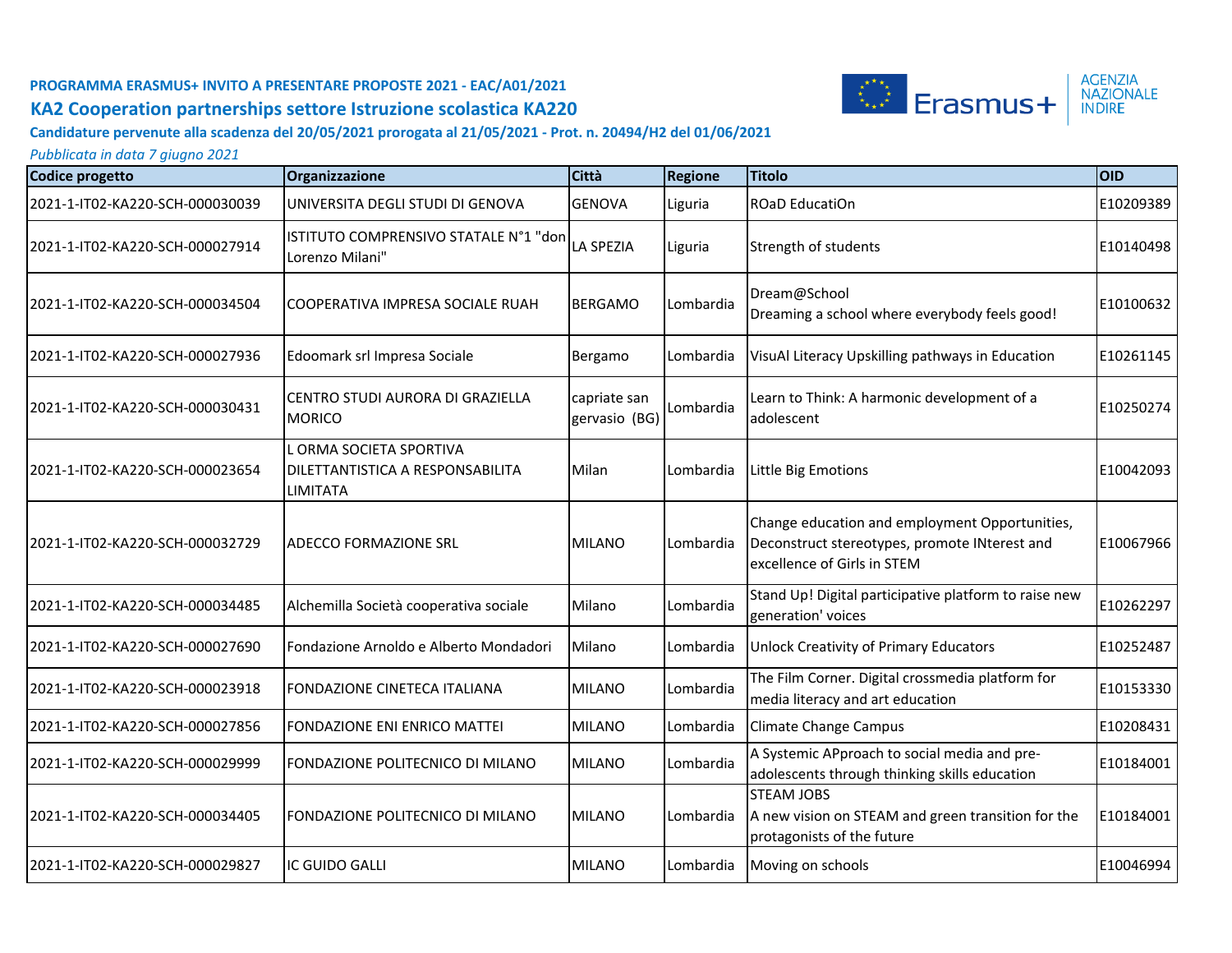

**Candidature pervenute alla scadenza del 20/05/2021 prorogata al 21/05/2021 - Prot. n. 20494/H2 del 01/06/2021**

| Codice progetto                 | Organizzazione                                             | <b>Città</b>             | <b>Regione</b> | <b>Titolo</b>                                                                                                                          | OID       |
|---------------------------------|------------------------------------------------------------|--------------------------|----------------|----------------------------------------------------------------------------------------------------------------------------------------|-----------|
| 2021-1-IT02-KA220-SCH-000032751 | ISTITUTO COMPRENSIVO STATALE<br>"TRILUSSA"                 | <b>MILANO</b>            | Lombardia      | ARPA: Artistic Role Play for All                                                                                                       | E10277136 |
| 2021-1-IT02-KA220-SCH-000027822 | Istituto Ellenico di Cultura APS                           | Milano                   | Lombardia      | The journey of Odysseus: by learning your language, I<br>learn your culture - Empowering digital literacy in<br>multicultural contexts | E10273481 |
| 2021-1-IT02-KA220-SCH-000024139 | <b>ISTITUTO LEOPARDI</b>                                   | <b>MILANO</b>            | Lombardia      | Many Hands, Many Minds Make One                                                                                                        | E10261130 |
| 2021-1-IT02-KA220-SCH-000027696 | La Fabbrica spa                                            | Milano                   | Lombardia      | R.E.C. In DiaLogue: Relations and Emotions<br>Competences in Distance Learning Methodologies                                           | E10097922 |
| 2021-1-IT02-KA220-SCH-000027779 | UNIVERSITA CATTOLICA DEL SACRO CUORE IMILANO               |                          | Lombardia      | IN & OUT - Inclusion Through Outdoor Education                                                                                         | E10209225 |
| 2021-1-IT02-KA220-SCH-000027976 | UNIVERSITA' DEGLI STUDI DI MILANO-<br><b>BICOCCA</b>       | <b>MILANO</b>            | Lombardia      | Education Strategies for Environmental Literacy                                                                                        | E10209246 |
| 2021-1-IT02-KA220-SCH-000027808 | WebScience srl                                             | Milano                   | Lombardia      | The Digital Education sound that inspires Schools                                                                                      | E10254295 |
| 2021-1-IT02-KA220-SCH-000024034 | <b>ISTITUTO ISTRUZIONE SUPERIORE</b><br>"GIOVANNI FALCONE" | PALAZZOLO<br>SULL'OGLIO  | Lombardia      | Digital learning improves creativity                                                                                                   | E10040901 |
| 2021-1-IT02-KA220-SCH-000023797 | ISTITUTO ISTRUZIONE SUPERIORE<br>"GIOVANNI FALCONE"        | PALAZZOLO<br>SULL'OGLIO  | Lombardia      | Innovation and Improvement in education in<br>COVID19 context                                                                          | E10040901 |
| 2021-1-IT02-KA220-SCH-000031561 | Centro Servizi Formazione                                  | Pavia                    | Lombardia      | INclusive Collaborative Open Distance Learning                                                                                         | E10200392 |
| 2021-1-IT02-KA220-SCH-000024512 | Noah srl                                                   | Pavia                    | Lombardia      | <b>GIFTED - Games and Inclusion For Teacher EDucation</b>                                                                              | E10273982 |
| 2021-1-IT02-KA220-SCH-000024283 | Istituto d'Istruzione Superiore Lorenzo Gigli Rovato (BS)  |                          | Lombardia      | <b>Education never stops</b>                                                                                                           | E10044678 |
| 2021-1-IT02-KA220-SCH-000024218 | artemista                                                  | spessa (pavia) Lombardia |                | Learning Actions for Media Awareness                                                                                                   | E10040008 |
| 2021-1-IT02-KA220-SCH-000023630 | <b>ISISS Don Milani Tradate</b>                            | Tradate                  | Lombardia      | <b>GREEN WORKS!</b>                                                                                                                    | E10099218 |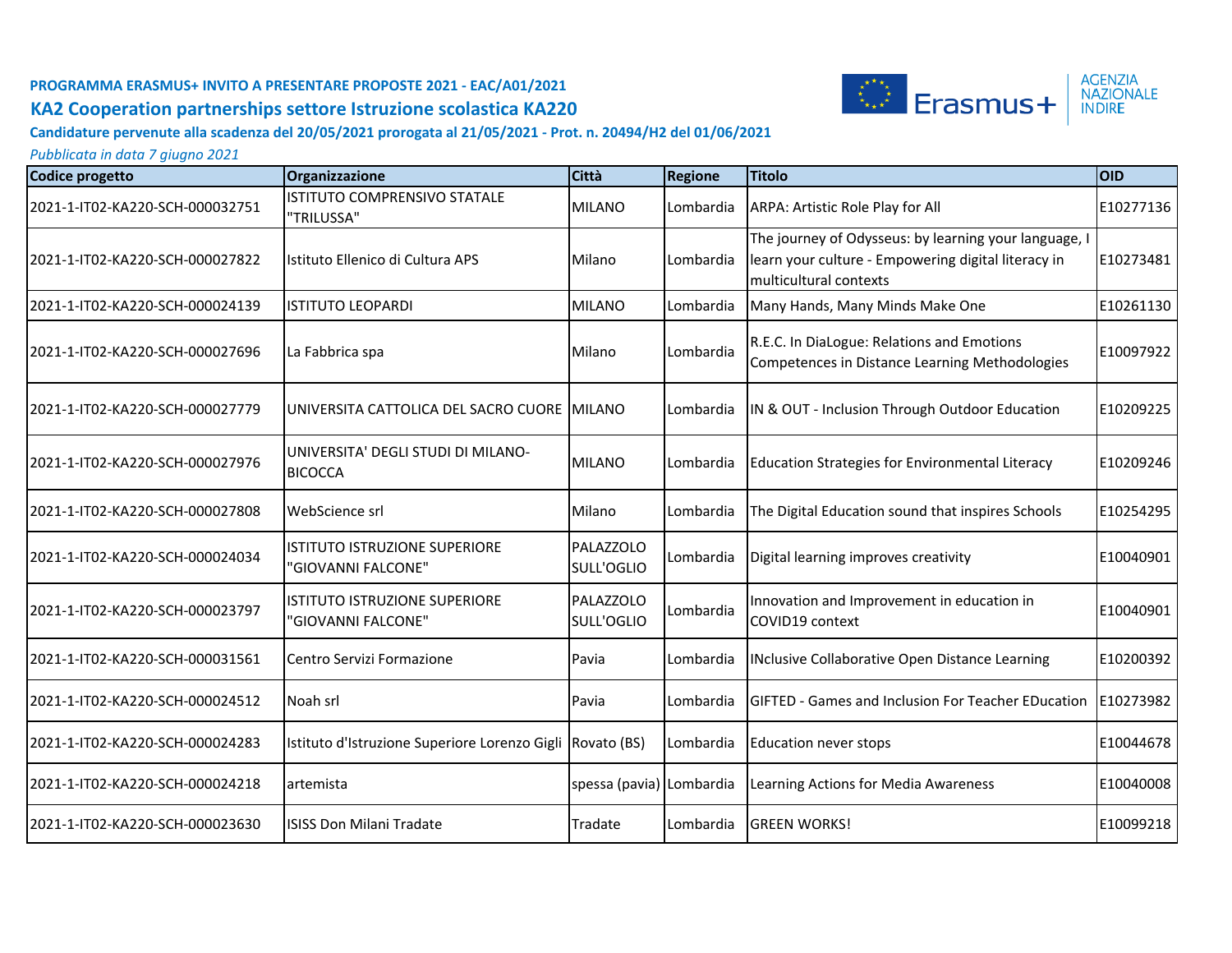

**Candidature pervenute alla scadenza del 20/05/2021 prorogata al 21/05/2021 - Prot. n. 20494/H2 del 01/06/2021**

| Codice progetto                 | Organizzazione                                                            | Città           | <b>Regione</b>  | <b>Titolo</b>                                                                                                                                          | <b>OID</b> |
|---------------------------------|---------------------------------------------------------------------------|-----------------|-----------------|--------------------------------------------------------------------------------------------------------------------------------------------------------|------------|
| 2021-1-IT02-KA220-SCH-000029946 | UNIVERSITA POLITECNICA DELLE MARCHE                                       | <b>ANCONA</b>   | Marche          | Robots in aquatic environments to promote science,<br>technology, engineering, and mathematics, and<br>environmental awareness.                        | E10208852  |
| 2021-1-IT02-KA220-SCH-000032458 | IUNIVERSITA DEGLI STUDI DI MACERATA                                       | <b>MACERATA</b> | Marche          | Acting to Break the Children's Disadvantages in<br>Education                                                                                           | E10153269  |
| 2021-1-IT02-KA220-SCH-000031586 | Training 2000 psc                                                         | Mondavio        | Marche          | Student sensitization on Climate change, Inclusion<br>and European parliament, through the use of A.R. and E10131468<br>Virtual World platform         |            |
| 2021-1-IT02-KA220-SCH-000030518 | Assindustria Consulting srl                                               | Pesaro          | Marche          | PRIME - PRomoting and IMproving career-related<br>Education in primary education                                                                       | E10179124  |
| 2021-1-IT02-KA220-SCH-000032443 | ILEARNABLE SOCIETA' COOPERATIVA A R.L                                     | <b>PESARO</b>   | Marche          | UX@School- User Experience Design for improving<br>digital education in secondary schools                                                              | E10260901  |
| 2021-1-IT02-KA220-SCH-000031548 | Liceo Artistico "Mengaroni"                                               | <b>PESARO</b>   | Marche          | C-Game - Game-based Vertical approach for<br>preventing Cyberbullying at School                                                                        | E10171951  |
| 2021-1-IT02-KA220-SCH-000032599 | Associazione Nazionale Dipendenze<br>Tecnologiche GAP e Cyberbullismo ODV | Senigallia      | Marche          | Digital Wellbeing @ School                                                                                                                             | E10246072  |
| 2021-1-IT02-KA220-SCH-000027801 | Istituto Comprensivo "G. Lucatelli"                                       | Tolentino       | Marche          | Perform and share local histories                                                                                                                      | E10043871  |
| 2021-1-IT02-KA220-SCH-000027700 | Istituto Istruzione Superiore "Raffaello"<br>Urbino                       | Urbino          | Marche          | you'R Nature you'R Future                                                                                                                              | E10190780  |
| 2021-1-IT02-KA220-SCH-000032798 | Apro Formazione S.c.a.r.l.                                                | Alba            | <b>Piemonte</b> | Tinkering Laboratories for inclusive and active<br>learning                                                                                            | E10030008  |
| 2021-1-IT02-KA220-SCH-000032535 | Kairos Consorzio di Cooperative Sociali -<br>Società Cooperativa sociale  | Torino          | <b>Piemonte</b> | SPACE*Lab                                                                                                                                              | E10117438  |
| 2021-1-IT02-KA220-SCH-000030025 | Mercato Circolare Srl Società Benefit                                     | Itorino         | lPiemonte       | Game for Circular High schools And New Generation<br><b>Education and Skills</b>                                                                       | E10275584  |
| 2021-1-IT02-KA220-SCH-000031566 | ILIBERITUTTI SOCIETA COOPERATIVA<br>SOCIALE S.P.A.                        | Turin           | Piemonte        | Enhancing inclusion of disadvantaged children by<br>promoting intergenerational solidarity approaches in<br>early childhood education and care systems | E10232830  |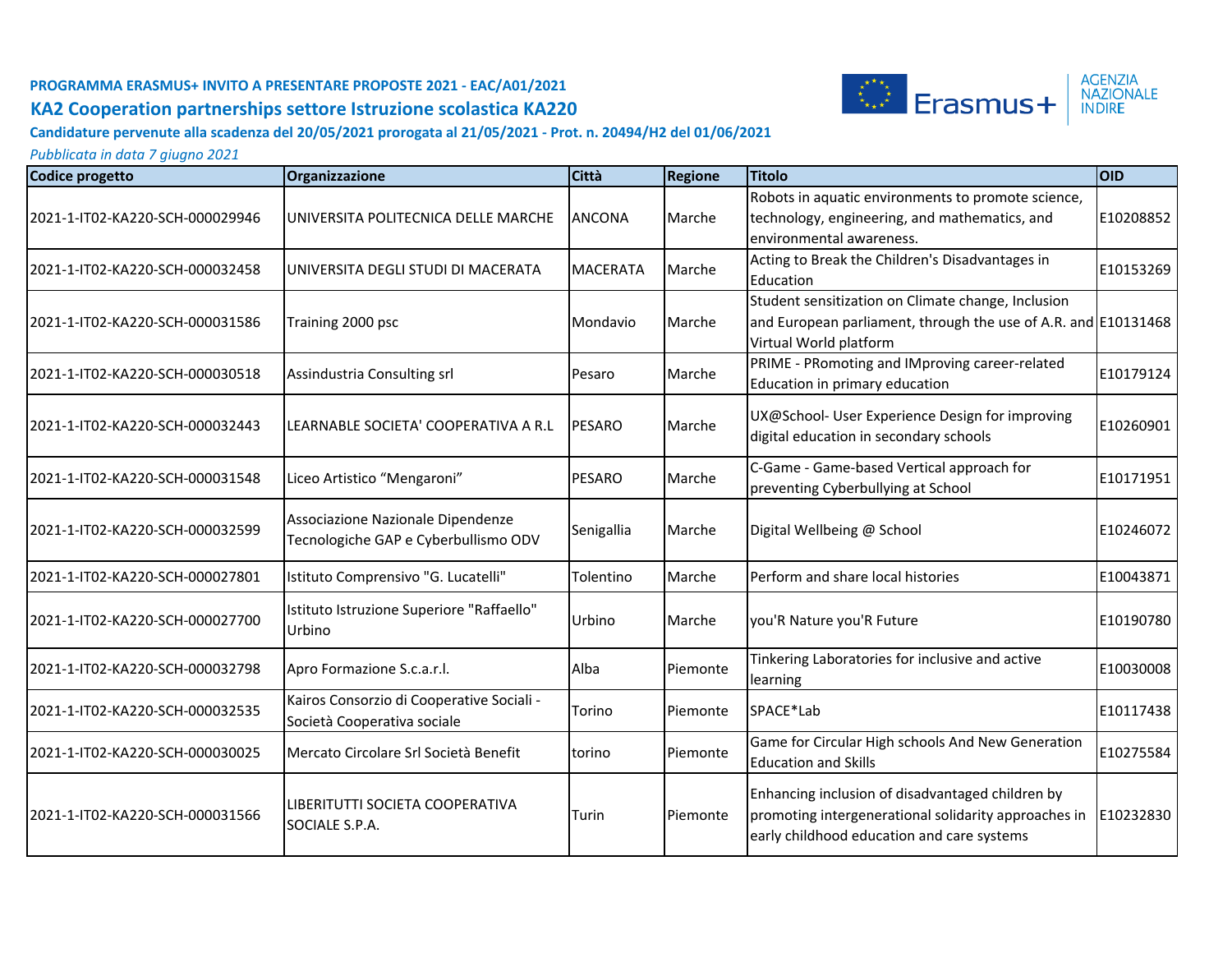

**Candidature pervenute alla scadenza del 20/05/2021 prorogata al 21/05/2021 - Prot. n. 20494/H2 del 01/06/2021**

| Codice progetto                 | Organizzazione                                                                   | Città                            | <b>Regione</b>                     | <b>Titolo</b>                                                                                                                                                                                                                                                          | OID       |
|---------------------------------|----------------------------------------------------------------------------------|----------------------------------|------------------------------------|------------------------------------------------------------------------------------------------------------------------------------------------------------------------------------------------------------------------------------------------------------------------|-----------|
| 2021-1-IT02-KA220-SCH-000023656 | Fondazione don Lorenzo Guetti                                                    | Bleggio<br>Superiore             | Provincia<br>Autonoma<br>di Trento | SOCial INclusive CREATIVity: how to support teacher,<br>parents and pupils facing exclusion risks within their<br>communities in time of crisis                                                                                                                        | E10072663 |
| 2021-1-IT02-KA220-SCH-000027849 | Euronike                                                                         | Rovereto                         | Provincia<br>Autonoma<br>di Trento | EUthMappers-Fostering STEAM education and<br>Environmental engagement through open and<br>collaborative mapping teaching methodologies in<br>Secondary Schools and the development of pupils-led<br>projects as well as the creation of a platform for<br>pupils in EU | E10232158 |
| 2021-1-IT02-KA220-SCH-000023904 | Istituto di Istruzione "Lorenzo Guetti"                                          | Tione di<br>Trento               | Provincia<br>Autonoma<br>di Trento | Forestry, Citizenship and HYDRO-GEOLOGICAL Risk<br>Prevention                                                                                                                                                                                                          | E10202086 |
| 2021-1-IT02-KA220-SCH-000027851 | CENTRO PER LA COOPERAZIONE<br><b>INTERNAZIONALE</b>                              | <b>TRENTO</b>                    | Provincia<br>Autonoma<br>di Trento | Empowering citizens of tomorrow by enhancing their<br>media and information literacy skills                                                                                                                                                                            | E10171859 |
| 2021-1-IT02-KA220-SCH-000024331 | Istituto di Istruzione Secondaria Superiore<br>FEDERICO II - APRICENA (FG) ITALY | <b>APRICENA</b>                  | Puglia                             | UNITED FOR A SUSTAINABLE EUROPE!                                                                                                                                                                                                                                       | E10186204 |
| 2021-1-IT02-KA220-SCH-000023616 | Liceo Classico delle Scienze Umane e<br>Musicale A. Casardi Barletta             | <b>Barletta</b>                  | Puglia                             | Imparare la lingua straniera attraverso la MUSICA<br>"lingua primitiva"                                                                                                                                                                                                | E10199733 |
| 2021-1-IT02-KA220-SCH-000027901 | <b>SAN GIUSEPPE ONLUS</b>                                                        | Cerignola                        | Puglia                             | CIRCUS PER. SCHOOL - a preventive method to<br>identify and investigate signs of deficiency in pupils<br>thanks to the circus methodology in the schools                                                                                                               | E10001307 |
| 2021-1-IT02-KA220-SCH-000027897 | DISTRETTO AGROALIMENTARE REGIONALE<br><b>SCRL</b>                                | foggia                           | Puglia                             | Fostering Online Operative Development for<br>Agriculture Literacy and Learning                                                                                                                                                                                        | E10245297 |
| 2021-1-IT02-KA220-SCH-000030198 | UNIVERSITA DEGLI STUDI DI FOGGIA                                                 | <b>FOGGIA</b>                    | Puglia                             | Closing the Gap between Smart Learning and<br><b>Emergency Remote Teaching</b>                                                                                                                                                                                         | E10209051 |
| 2021-1-IT02-KA220-SCH-000027738 | I.I.S.S. "Licei Canudo-Marone"- ITI "Galilei"                                    | <b>GIOIA DEL</b><br><b>COLLE</b> | Puglia                             | European Democratic Schools                                                                                                                                                                                                                                            | E10034813 |
| 2021-1-IT02-KA220-SCH-000023959 | Ce.F.A.S. - Centro di Formazione ed Alta<br>Specializzazione                     | Magliano                         | Puglia                             | <b>CALIBER</b>                                                                                                                                                                                                                                                         | E10069990 |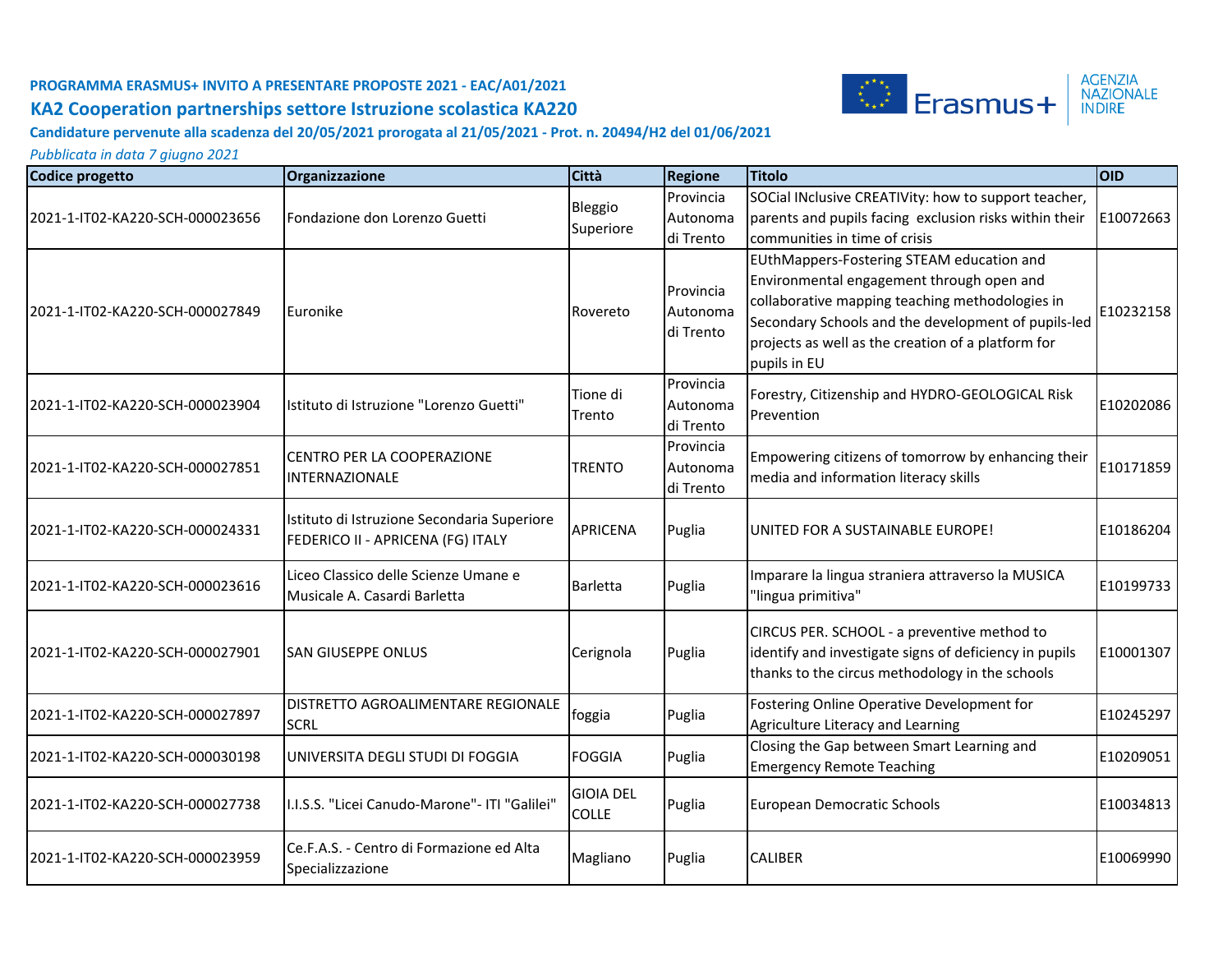

**Candidature pervenute alla scadenza del 20/05/2021 prorogata al 21/05/2021 - Prot. n. 20494/H2 del 01/06/2021**

| Codice progetto                 | Organizzazione                                                | <b>Città</b>                                | <b>Regione</b> | <b>Titolo</b>                                                                       | <b>OID</b> |
|---------------------------------|---------------------------------------------------------------|---------------------------------------------|----------------|-------------------------------------------------------------------------------------|------------|
| 2021-1-IT02-KA220-SCH-000023923 | I.I.S.S.DE RUGGIERI                                           | Massafra                                    | Puglia         | Benefits of European Union                                                          | E10158129  |
| 2021-1-IT02-KA220-SCH-000024280 | <b>COMUNE DI MOLFETTA</b>                                     | <b>MOLFETTA</b>                             | Puglia         | NOT BETTER, NOT WORSE. DIFFERENT!                                                   | E10068025  |
| 2021-1-IT02-KA220-SCH-000032564 | ISTITUTO COMPRENSIVO STATALE<br>LEONARDO DA VINCI             | <b>MONTEIASI</b><br>(TARANTO)               | Puglia         | ClimAvengers                                                                        | E10180808  |
| 2021-1-IT02-KA220-SCH-000027741 | I.I.S.S. "E. GIANNELLI"                                       | <b>PARABITA</b>                             | Puglia         | S.O.U.L. - "SOUND OF UNIVERSAL LIFE"                                                | E10059931  |
| 2021-1-IT02-KA220-SCH-000027681 | ASSOCIAZIONE CULTURALE JUMPIN                                 | <b>POGGIARDO</b>                            | Puglia         | DIGITAL EDUCATION BY THE HELP OF FILM MAKING                                        | E10049535  |
| 2021-1-IT02-KA220-SCH-000032728 | IISS Ferraris-De Marco-Valzani                                | Puglia                                      | Puglia         | <b>ACT FOR ENVIRONMENT!</b>                                                         | E10227991  |
| 2021-1-IT02-KA220-SCH-000027942 | Istituto d'Istruzione Secondaria Superiore<br>'Augusto Righi" | Taranto                                     | Puglia         | SUSTAIN SKills and Competences Roadmap for<br>Sustainable Future Work.              | E10149417  |
| 2021-1-IT02-KA220-SCH-000034490 | IC Mazzini Torre Santa Susanna                                | <b>Torre Santa</b><br>Susanna<br>(BRINDISI) | Puglia         | IENVIRONMENT CURIOSITY AS AN OPPORTUNITY                                            | E10267763  |
| 2021-1-IT02-KA220-SCH-000030194 | istituto comprensivo S. Farina                                | Sassari                                     | Sardegna       | Green Islands                                                                       | E10203775  |
| 2021-1-IT02-KA220-SCH-000027777 | Associazione Culturale Usamborgia                             | Avola                                       | Sicilia        | I nuovi scenari della formazione: l'apprendimento<br>digitale                       | E10047832  |
| 2021-1-IT02-KA220-SCH-000032832 | Eprojectconsult - Istituto Europeo di<br>Formazione e Ricerca | Barcellona<br>Pozzo di<br>Gotto             | Sicilia        | Physical Education tEACHing methods. Healthy Mind<br>with an Active Life            | E10079883  |
| 2021-1-IT02-KA220-SCH-000030212 | Istituto Istruzione Superiore Liceo Medi                      | Barcellona<br>Pozzo di<br>Gotto             | Sicilia        | Forest Fire Prevention                                                              | E10126782  |
| 2021-1-IT02-KA220-SCH-000030291 | ISTITUTO DI ISTRUZIONE SECONDARIA<br>SUPERIORE "LUIGI RUSSO"  | CALTANISSET<br><b>TA</b>                    | <b>Sicilia</b> | REBORN Erasmus+ Project - Recover the<br>Environment By Operating to Restore Nature | E10189564  |
| 2021-1-IT02-KA220-SCH-000031563 | I.I.S.S. "Mattarella-Dolci"                                   | Castellammar<br>e del Golfo<br>(Tp)         | Sicilia        | Little big green artists                                                            | E10012523  |
| 2021-1-IT02-KA220-SCH-000023844 | IISS Jacopo del Duca - Diego Bianca Amato                     | Cefalù                                      | Sicilia        | NONE OF US ARE EQUAL UNTIL ALL OF US ARE EQUAL E10046556                            |            |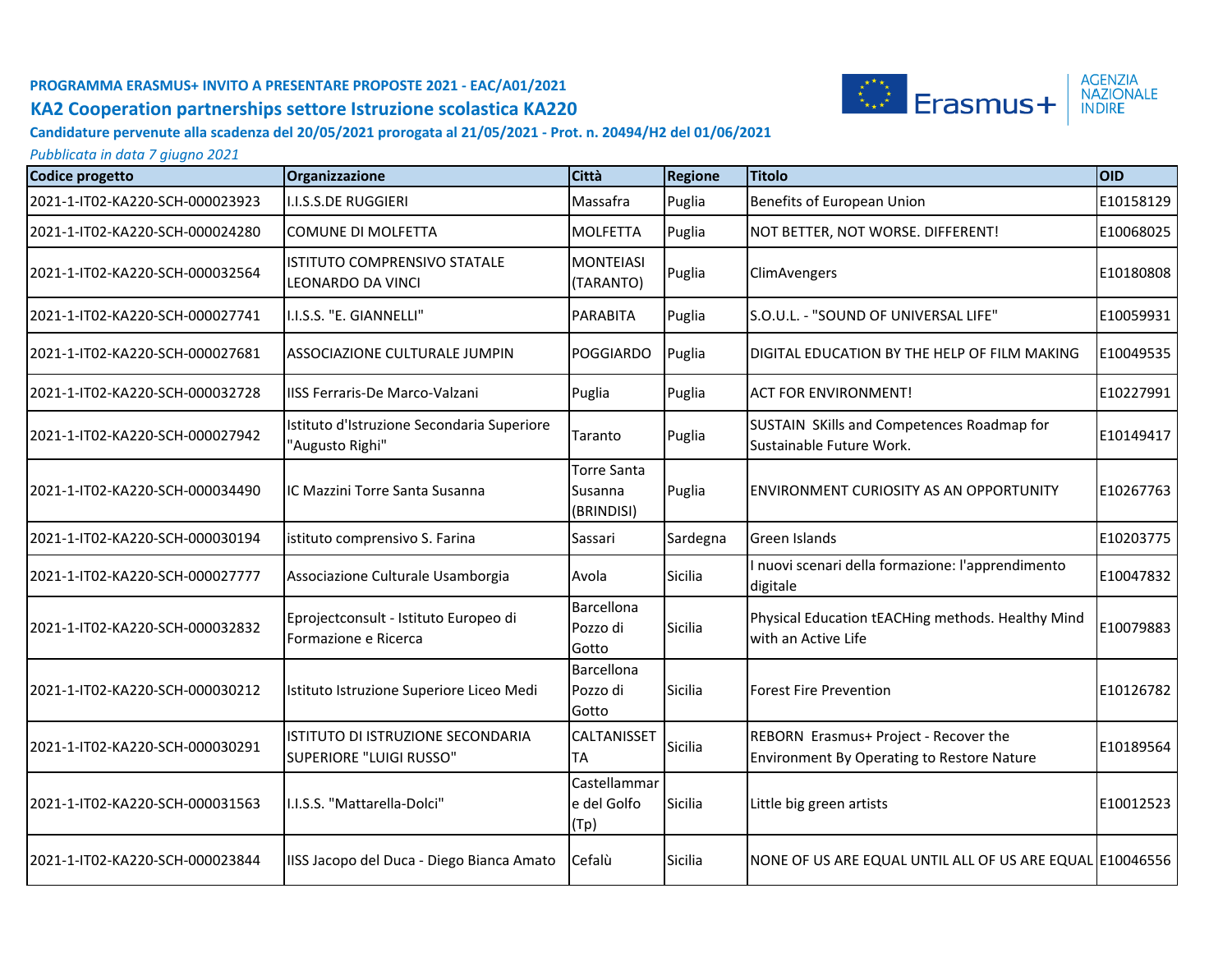

**Candidature pervenute alla scadenza del 20/05/2021 prorogata al 21/05/2021 - Prot. n. 20494/H2 del 01/06/2021**

| <b>Codice progetto</b>          | Organizzazione                                                                           | <b>Città</b>                        | <b>Regione</b> | <b>Titolo</b>                                                                    | <b>OID</b> |
|---------------------------------|------------------------------------------------------------------------------------------|-------------------------------------|----------------|----------------------------------------------------------------------------------|------------|
| 2021-1-IT02-KA220-SCH-000030448 | IISS Jacopo del Duca - Diego Bianca Amato                                                | Cefalù                              | Sicilia        | <b>Students' Talent Activated with Resilience</b>                                | E10046556  |
| 2021-1-IT02-KA220-SCH-000031607 | IISS Jacopo del Duca - Diego Bianca Amato                                                | Cefalù                              | Sicilia        | ISUSTAIN YOUR TOMORROW                                                           | E10046556  |
| 2021-1-IT02-KA220-SCH-000032593 | PRISM IMPRESA SOCIALE S.R.L.                                                             | <b>ENNA EN</b>                      | Sicilia        | reaching disadvantaged learners Through Music<br>Therapy - TMT                   | E10167050  |
| 2021-1-IT02-KA220-SCH-000024633 | Liceo Statale Pascasino                                                                  | <b>MARSALA</b>                      | Sicilia        | Videos for upskilling in education                                               | E10152191  |
| 2021-1-IT02-KA220-SCH-000031551 | ISTITUTO SUPERIORE R.D'ALTAVILLA                                                         | Mazara del<br>Vallo                 | Sicilia        | In Action for Goal 14                                                            | E10072555  |
| 2021-1-IT02-KA220-SCH-000032509 | Associazione "Comunità Progetto Sicilia"                                                 | Palermo                             | Sicilia        | RolE PLAY and larp school curriculum development                                 | E10273946  |
| 2021-1-IT02-KA220-SCH-000023599 | CENTRO INTERNAZIONALE PER LA<br>PROMOZIONE DELL'EDUCAZIONE E LO<br>SVILUPPO ASSOCIAZIONE | <b>PALERMO</b>                      | Sicilia        | AR4KIDS - Augmented Reality for school kids                                      | E10207539  |
| 2021-1-IT02-KA220-SCH-000031576 | CENTRO PER LO SVILUPPO CREATIVO<br>DANILO DOLCI                                          | <b>PALERMO</b>                      | Sicilia        | SupporTing continued Access to educatioN enhancing<br>schools' Digital readiness | E10196179  |
| 2021-1-IT02-KA220-SCH-000029977 | ic Scinà/Costa                                                                           | Palermo                             | Sicilia        | <b>VED (Virtual Education)</b>                                                   | E10016564  |
| 2021-1-IT02-KA220-SCH-000027766 | <b>ICS Maredolce</b>                                                                     | Palermo                             | Sicilia        | <b>Empowering Education through Culture</b>                                      | E10170832  |
| 2021-1-IT02-KA220-SCH-000027854 | <b>ICS Maredolce</b>                                                                     | Palermo                             | Sicilia        | Online Education by the help of digital cinema                                   | E10170832  |
| 2021-1-IT02-KA220-SCH-000023922 | IIS Damiani Almeyda Crispi                                                               | Palermo                             | Sicilia        | Economia, società e ambiente per un mondo<br>sostenibile                         | E10087915  |
| 2021-1-IT02-KA220-SCH-000024161 | <b>IPSSEOA Pietro Piazza</b>                                                             | Palermo                             | Sicilia        | Villes actives et innovantes                                                     | E10037108  |
| 2021-1-IT02-KA220-SCH-000027858 | Liceo Scientifico Statale Benedetto Croce                                                | Palermo                             | Sicilia        | More than thousands of years of reflection: Mosaics                              | E10153026  |
| 2021-1-IT02-KA220-SCH-000024396 | <b>IIS ODIERNA</b>                                                                       | PALMA DI<br>MONTECHIAR Sicilia<br>O |                | <b>Entertaining Online Activities</b>                                            | E10189582  |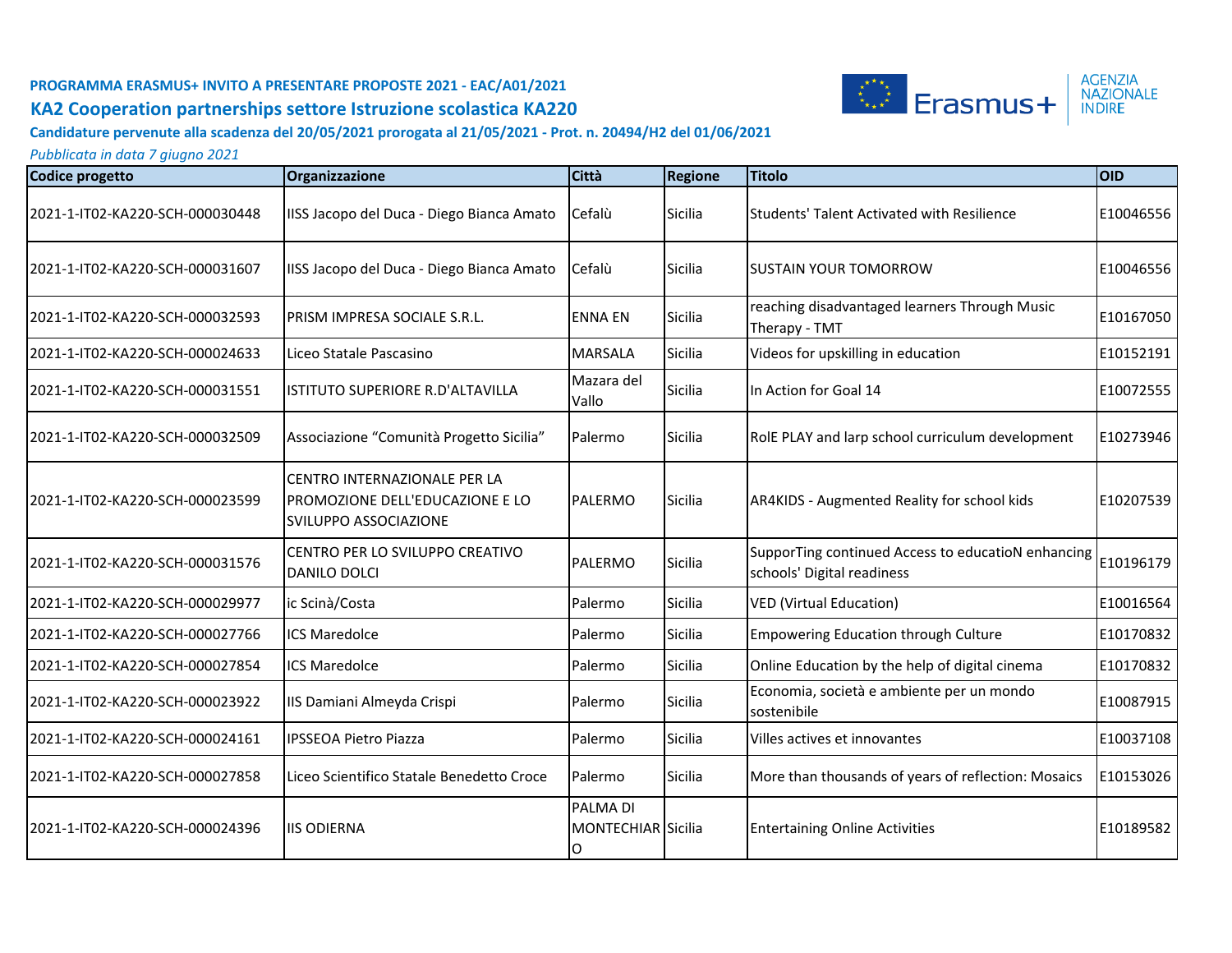

**Candidature pervenute alla scadenza del 20/05/2021 prorogata al 21/05/2021 - Prot. n. 20494/H2 del 01/06/2021**

| Codice progetto                 | Organizzazione                                                                                                                    | <b>Città</b>                               | <b>Regione</b> | <b>Titolo</b>                                                                                                                                     | <b>OID</b> |
|---------------------------------|-----------------------------------------------------------------------------------------------------------------------------------|--------------------------------------------|----------------|---------------------------------------------------------------------------------------------------------------------------------------------------|------------|
| 2021-1-IT02-KA220-SCH-000027811 | ISTITUTO COMPRENSIVO STATALE<br><b>GIOVANNI PAOLO II</b>                                                                          | <b>PIANO</b><br>TAVOLA-<br><b>BELPASSO</b> | Sicilia        | Digital creative drama                                                                                                                            | E10073471  |
| 2021-1-IT02-KA220-SCH-000029671 | Museo Ambientalistico Madonita                                                                                                    | Polizzi<br>Generosa                        | <b>Sicilia</b> | <b>Virtual Museums for Schools</b>                                                                                                                | E10250252  |
| 2021-1-IT02-KA220-SCH-000030215 | Istituto Comprensivo "A.Manzoni"                                                                                                  | <b>RAVANUSA</b>                            | <b>Sicilia</b> | SportLab: sport, innovation and disability                                                                                                        | E10046225  |
| 2021-1-IT02-KA220-SCH-000023724 | IISS F.sco D'Aguirre-Dante Alighieri                                                                                              | Salemi                                     | <b>Sicilia</b> | Let's Play a Game                                                                                                                                 | E10185569  |
| 2021-1-IT02-KA220-SCH-000032589 | PROMIMPRESA SRL                                                                                                                   | SAN<br>CATALDO                             | Sicilia        | Schools in Transformation with Readiness,<br><b>Adaptations and Nurturing Digital Skills</b>                                                      | E10020150  |
| 2021-1-IT02-KA220-SCH-000032697 | C.D. "Teresa Di Calcutta"                                                                                                         | Tremestieri                                | Sicilia        | app2d@te                                                                                                                                          | E10204600  |
| 2021-1-IT02-KA220-SCH-000032829 | OXFAM ITALIA ONLUS                                                                                                                | AREZZO                                     | Toscana        | Digital Readiness and Independence in the Schools<br>context in Europe (DigitalRISE)                                                              | E10167449  |
| 2021-1-IT02-KA220-SCH-000032833 | OXFAM ITALIA INTERCULTURA<br>SOCIETA'COOPERATIVA SOCIALE DI TIPO A<br><b>ONLUS</b>                                                | <b>AREZZO AR</b>                           | Toscana        | BE-IN: Best Innovative Practices for an Inclusive and<br>Emotional Education to face early school leaving in<br>Europe                            | E10060133  |
| 2021-1-IT02-KA220-SCH-000032745 | SPAZIO REALE FORMAZIONE Impresa<br>Sociale SRL - ETS                                                                              | <b>CAMPI</b><br><b>BISENZIO (FI)</b>       | Toscana        | Fair News: Learning to navigate knowledge                                                                                                         | E10274749  |
| 2021-1-IT02-KA220-SCH-000027748 | FONDAZIONE NAZIONALE CARLO COLLODI                                                                                                | <b>COLLODI</b>                             | Toscana        | Resilience, Artificial Intelligence, Art and Values for<br><b>European Primary Education</b>                                                      | E10082032  |
| 2021-1-IT02-KA220-SCH-000024481 | IEUROPEAN UNIVERSITY INSTITUTE                                                                                                    | <b>FIESOLE</b>                             | Toscana        | Europa creativa, Europa delle Regioni: nuove<br>prospettive didattiche e identità culturali per le<br>giovani generazioni nel contesto scolastico | E10209151  |
| 2021-1-IT02-KA220-SCH-000034396 | CO&SO - CONSORZIO PER LA<br>COOPERAZIONE E LA SOLIDARIETA'-<br>CONSORZIO DI COOPERATIVE SOCIALI-<br>SOCIETA' COOPERATTIVA SOCIALE | <b>FIRENZE</b>                             | Toscana        | <b>EDU-GREEN: Environmental Education and STEAM</b><br>approach in kindergartens                                                                  | E10181799  |
| 2021-1-IT02-KA220-SCH-000027864 | Confservizi Cispel Toscana                                                                                                        | firenze                                    | Toscana        | ECOSTEAM - Cooperation to improve ECOlogical<br>behaviors through IBL and STEAM methodology                                                       | E10270613  |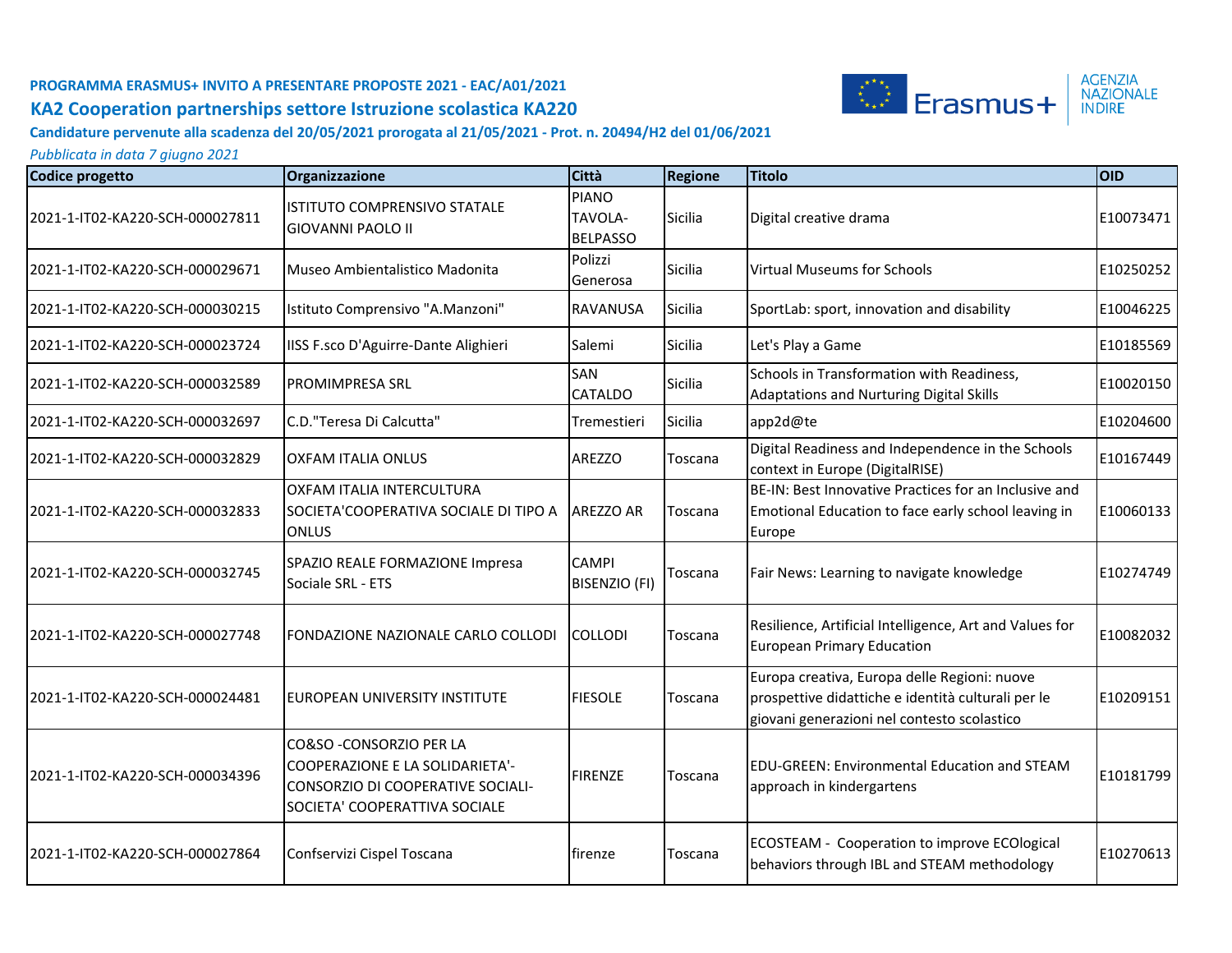

#### **Candidature pervenute alla scadenza del 20/05/2021 prorogata al 21/05/2021 - Prot. n. 20494/H2 del 01/06/2021**

| Codice progetto                 | Organizzazione                                   | Città                      | <b>Regione</b> | Titolo                                                                                                                                                                                                                                                                   | OID       |
|---------------------------------|--------------------------------------------------|----------------------------|----------------|--------------------------------------------------------------------------------------------------------------------------------------------------------------------------------------------------------------------------------------------------------------------------|-----------|
| 2021-1-IT02-KA220-SCH-000030347 | <b>IIIS SALVEMINI DUCA D'AOSTA</b>               | firenze                    | Toscana        | <b>SMART C</b><br>Mobilità sostenibile per relazioni accessibili verso la<br>cittadinanza.<br>Il focus del progetto è la cittadinanza partecipata e<br>attiva, questo lo si intende realizzare attraverso<br>diversi moduli che vengono trattati durante le<br>mobilità. | E10034469 |
| 2021-1-IT02-KA220-SCH-000030324 | Istituto di Istruzione Superiore Peano           | Firenze                    | Toscana        | Viaggio nelle opportunità di miglioramento di un<br>NeTwoking europeo per lo sviluppo di nuovi metodi<br>storici e sperimentali per le STEM nell'istruzione<br>scolastica                                                                                                | E10044220 |
| 2021-1-IT02-KA220-SCH-000024296 | ILICEO SCIENTIFICO STATALE CASTELNUOVO   FIRENZE |                            | Toscana        | Tracce                                                                                                                                                                                                                                                                   | E10121893 |
| 2021-1-IT02-KA220-SCH-000034442 | UNIVERSITA DEGLI STUDI DI FIRENZE                | Florence                   | Toscana        | Supporting Self Regulated Learning in Digital and<br><b>Remote Education</b>                                                                                                                                                                                             | E10209099 |
| 2021-1-IT02-KA220-SCH-000027709 | UNIVERSITA DEGLI STUDI DI FIRENZE                | Florence                   | Toscana        | SUSTAINING THE PROFESSIONAL DEVELOPMENT OF<br>TEACHERS WITHIN SCHOOLS AS PROFESSIONAL<br>LEARNING ENVIRONMENTS                                                                                                                                                           | E10209099 |
| 2021-1-IT02-KA220-SCH-000032549 | <b>IC Pontassieve</b>                            | PONTASSIEVE Toscana        |                | Culture, Arts and ICT, tools for intercultural and<br>inclusive education.                                                                                                                                                                                               | E10272010 |
| 2021-1-IT02-KA220-SCH-000032525 | <b>IC Pontassieve</b>                            | PONTASSIEVE Toscana        |                | What is School For?                                                                                                                                                                                                                                                      | E10272010 |
| 2021-1-IT02-KA220-SCH-000023763 | IPSIA A. PACINOTTI Pontedera                     | Pontedera                  | Toscana        | S.I.S.T.E.M.A. Sustainable and Inclusive School<br><b>Teachers for Educational Multiplicity Actions</b>                                                                                                                                                                  | E10031131 |
| 2021-1-IT02-KA220-SCH-000032756 | <b>ISIS GRAMSCI KEYNES</b>                       | <b>PRATO</b>               | Toscana        | <b>GREEN HEARTS, GREEN EUROPE</b>                                                                                                                                                                                                                                        | E10177434 |
| 2021-1-IT02-KA220-SCH-000032665 | Istituto Comprensivo Pier Cironi                 | Prato                      | Toscana        | CAMPS - CLIL for Arts and Music teaching in Primary<br><b>Schools</b>                                                                                                                                                                                                    | E10082282 |
| 2021-1-IT02-KA220-SCH-000034475 | Fondazione Scuole Libere                         | Rimaggio<br>Bagno a Ripoli | Toscana        | STrEAM - STEAM competencies for green education                                                                                                                                                                                                                          | E10050767 |
| 2021-1-IT02-KA220-SCH-000029967 | Fo.Ri.Um. società cooperativa                    | S. Croce<br>sull'Arno      | Toscana        | The School 4 The Schools: An Effective Leadership in<br><b>Challenging Times</b>                                                                                                                                                                                         | E10087601 |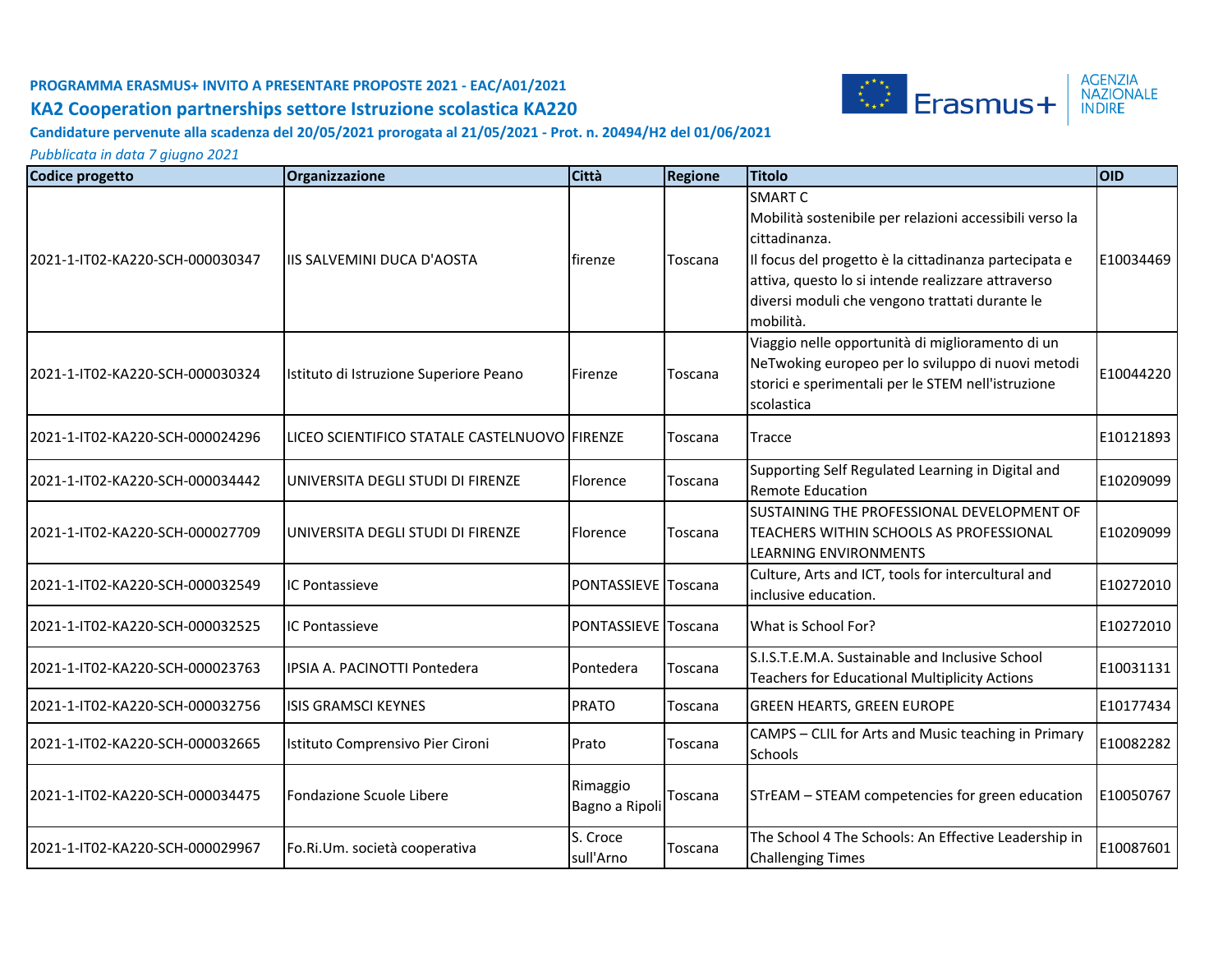

**Candidature pervenute alla scadenza del 20/05/2021 prorogata al 21/05/2021 - Prot. n. 20494/H2 del 01/06/2021**

| Codice progetto                 | Organizzazione                                                                  | <b>Città</b>                          | <b>Regione</b> | <b>Titolo</b>                                                                                                                      | <b>OID</b> |
|---------------------------------|---------------------------------------------------------------------------------|---------------------------------------|----------------|------------------------------------------------------------------------------------------------------------------------------------|------------|
| 2021-1-IT02-KA220-SCH-000031532 | Cepiss Società cooperativa sociale onlus                                        | scandicci                             | Toscana        | LIBrary as online Educational Repository Techniques<br>in European Community pre- schools                                          | E10067697  |
| 2021-1-IT02-KA220-SCH-000032632 | Istituto Comprensivo "Federigo Tozzi"                                           | Siena                                 | Toscana        | SIDE BY SIDENO BORDERS !                                                                                                           | E10203510  |
| 2021-1-IT02-KA220-SCH-000029446 | LABORATORIO DEL CITTADINO                                                       | <b>CASTIGLIONE</b><br><b>DEL LAGO</b> | Umbria         | Inclusive school through drama and ICT. New abilities<br>for secondary education teachers who work with SEN E10096436<br>students. |            |
| 2021-1-IT02-KA220-SCH-000032679 | <b>IFONDAZIONE HALLGARTEN-FRANCHETTI</b><br><b>ICENTRO STUDI VILLA MONTESCA</b> | Città di<br>Castello                  | Umbria         | Green Skills & Practices for Schools to implement the<br>European Green Deal                                                       | E10053914  |
| 2021-1-IT02-KA220-SCH-000034406 | <b>IFONDAZIONE HALLGARTEN-FRANCHETTI</b><br>CENTRO STUDI VILLA MONTESCA         | Città di<br>Castello                  | Umbria         | Growing Smart - early learning of computer science<br>for boys and girls                                                           | E10053914  |
| 2021-1-IT02-KA220-SCH-000034423 | <b>IFONDAZIONE HALLGARTEN-FRANCHETTI</b><br>ICENTRO STUDI VILLA MONTESCA        | Città di<br>Castello                  | Umbria         | My Identity, My Idea to be Myself                                                                                                  | E10053914  |
| 2021-1-IT02-KA220-SCH-000027698 | ISEM SOCIETA COOPERATIVA SOCIALE                                                | <b>MARSCIANO</b><br>(PG)              | Umbria         | PATHWAYS - Professionals and parents to Act<br>Towards a Holistic or Whole Approach for early YearS   E10072138<br>education       |            |
| 2021-1-IT02-KA220-SCH-000034467 | <b>COMUNE DI NARNI</b>                                                          | <b>NARNI</b>                          | Umbria         | SHE CHOOSES STEM for the future                                                                                                    | E10033219  |
| 2021-1-IT02-KA220-SCH-000032816 | Istituto Omnicomprensivo D.Alighieri                                            | Nocera<br>Umbra                       | Umbria         | Municipals and Schools for Learning Cities                                                                                         | E10198130  |
| 2021-1-IT02-KA220-SCH-000032761 | <b>IFONDAZIONE PERUGIA MUSICA CLASSICA</b><br><b>ONLUS</b>                      | PERUGIA                               | Umbria         | "Born4Music": A Social Inclusive Learn-by-Doing<br>Musical Instrumental Practice Methodology                                       | E10272229  |
| 2021-1-IT02-KA220-SCH-000027660 | LICEO SCIENTIFICO STATALE G. GALILEI<br>PERUGIA                                 | PERUGIA                               | Umbria         | Speak&Act: Public Speaking for Global Citizenship                                                                                  | E10100735  |
| 2021-1-IT02-KA220-SCH-000032790 | TIBER UMBRIA COMETT EDUCATION<br><b>PROGRAMME</b>                               | PERUGIA                               | Umbria         | <b>EUCARTOON - Educational Pathways through Comics</b><br>and Graphic Novels                                                       | E10193740  |